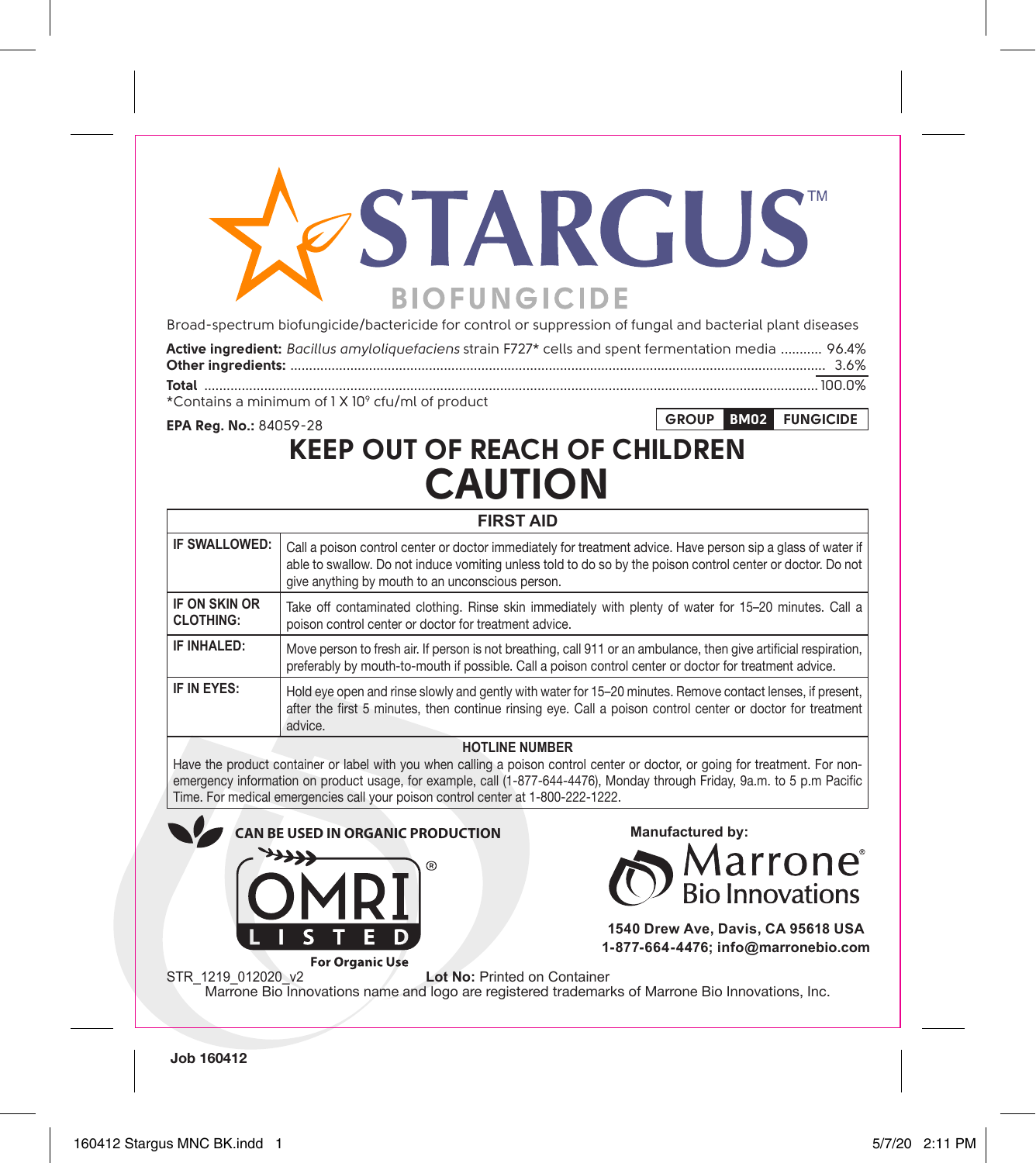#### **PRECAUTIONARY STATEMENTS**

**HAZARDS TO HUMANS AND DOMESTIC ANIMALS CAUTION:** Avoid contact with eyes or clothing. Wash thoroughly with soap and water after handling and before eating, drinking, chewing gum, using tobacco or using the toilet. Remove and wash contaminated clothing before reuse.

**PERSONAL PROTECTIVE EQUIPMENT (PPE):** Applicators and other handlers must wear:

- long-sleeved shirt and long pants
- shoes plus socks
- waterproof gloves
- protective eyewear

Mixers/loaders and applicators must wear a NIOSH-approved particulate filter with any N, R, or P filter with NIOSH approval number prefix TC-84A; or a NIOSH-approved powered air purifying respirator with an HE filter with NIOSH approval number prefix TC-21C. Repeated exposure to high concentrations of microbial proteins can cause allergic sensitization.

**ENGINEERING CONTROLS:** When handlers use closed systems, enclosed cabs, or aircraft in a manner that meets the requirements listed in the Worker Protection Standard (WPS) for agricultural pesticides (40 CFR 170.607(d), (e), and (f)), the handler PPE requirements may be reduced or modified as specified in the WPS.

**IMPORTANT:** When reduced PPE is worn because a closed system is being used, handlers must be provided all PPE specified above for "applicators and other handlers" and have such PPE immediately available for use in an emergency, including a spill or equipment break-down.

**USER SAFETY RECOMMENDATIONS:** Users should remove clothing/PPE immediately if pesticide gets inside. Then wash thoroughly and put on clean clothing. Users should remove PPE immediately after handing this product. Wash the outside of gloves before removing. As soon as possible, wash thoroughly and change into clean clothing.

#### **ENVIRONMENTAL HAZARDS**

For terrestrial uses: Do not apply directly to water, or to areas where surface water is present or to intertidal areas below the mean high water mark. Do not contaminate water when disposing of equipment washwaters or rinsate.

#### **DIRECTIONS FOR USE**

It is a violation of Federal law to use this product in a manner inconsistent with its labeling. For any requirements specific to your State or Tribe, consult the State or Tribal agency responsible for pesticide regulation. Do not apply this product in a way that will contact workers or other persons, either directly or through drift. Only protected handlers may be in the area during application.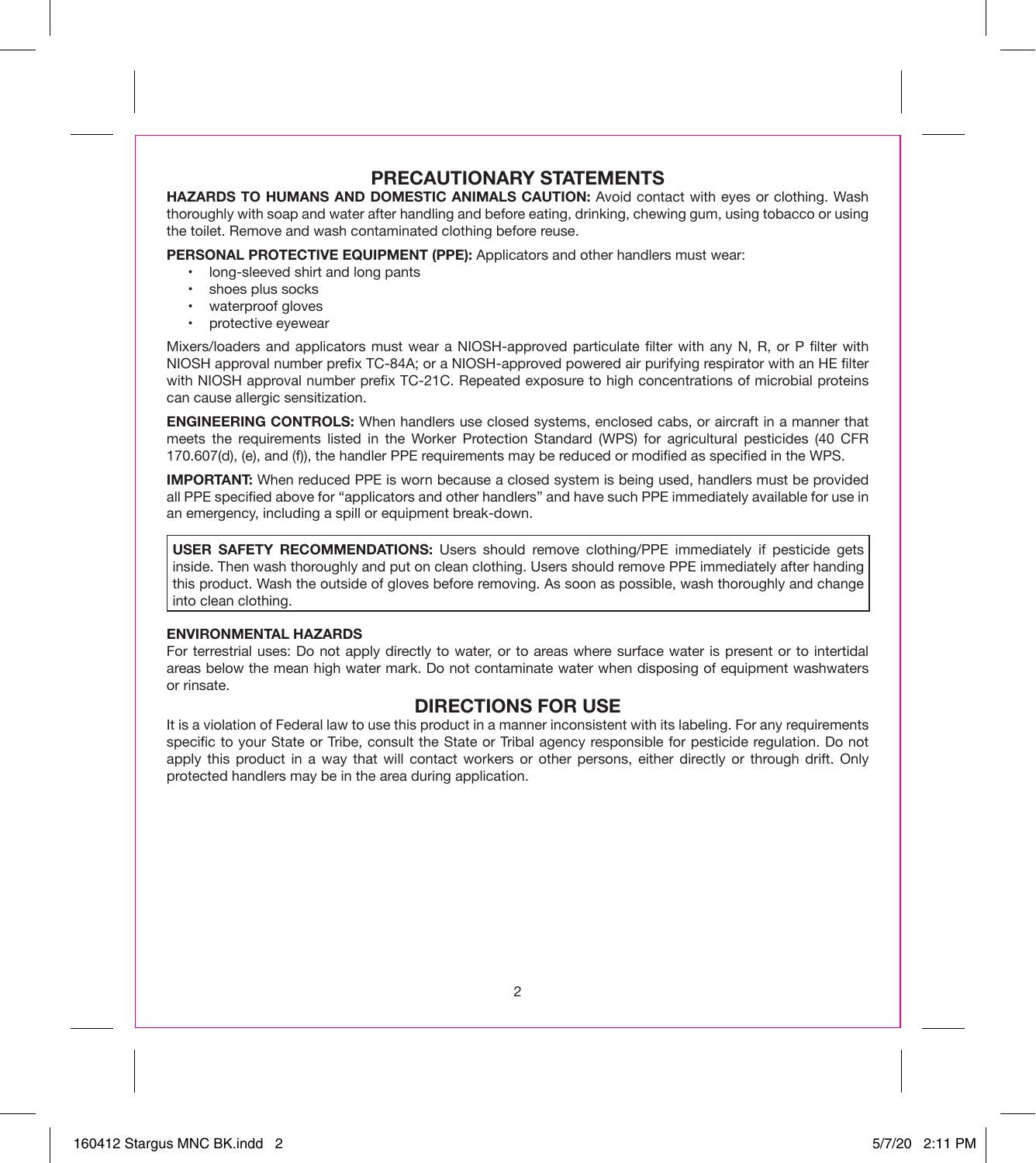#### **AGRICULTURAL USE REQUIREMENTS**

Use this product only in accordance with its labeling and with the Worker Protection Standard, 40 CFR Part 170. This Standard contains requirements for the protection of agricultural workers on farms, forests, nurseries, and greenhouses and handlers of agricultural pesticides. It contains requirements for training, decontamination, notification, and emergency assistance. It also contains specific instructions and exceptions pertaining to the statements on this label about personal protective equipment (PPE) and the restricted-entry interval (REI). The requirements in this box only apply to uses of this product that are covered by the Worker Protection Standard.

Do not enter or allow worker entry into treated areas during the restricted-entry interval (REI) of 4 hours.

For early entry to treated areas that is permitted under the Worker Protection Standard and that involves contact with anything that has been treated, such as plants, soil, or water wear:

• Coveralls

- Chemical resistant gloves (made of any waterproof material)
- Shoes plus socks
- Protective eyewear

**EXCEPTION**: If the product is soil incorporated or soil injected, the Worker Protection Standard, under certain circumstances, allows workers to enter the treated area if there will be no contact with anything that has been treated.

#### **Non-Agricultural Use Requirements**

The requirements in this box apply to uses of the product that are not within the scope of the Worker Protection Standard for agricultural pesticides (40 CFR Part 170). The WPS applies when this product is used to produce agricultural plants on farms, forests, nurseries or greenhouses. Keep unprotected persons out of treatment area until seeds have dried or been packaged.

#### **PRODUCT INFORMATION**

STARGUS® BIOFUNGICIDE is a biological fungicide containing *Bacillus amyloliquefaciens* strain F727. Apply prior to disease infestation to protect the growing leaf tissue, flowers and above ground fruits and vegetables. STARGUS® BIOFUNGICIDE can be used in multiple application methods to control or suppress certain foliar and soil-borne diseases. See specific information below for diseases controlled, use rates and application intervals.

STARGUS® BIOFUNGICIDE can be used in either the field or greenhouse for the prevention of any labeled disease.

#### **MODE OF ACTION**

The active ingredient in STARGUS® BIOFUNGICIDE is a beneficial rhizobacterium that colonizes plant root hairs, leaves and other surfaces to prevent establishment of fungal and bacterial plant diseases. STARGUS® BIOFUNGICIDE has a protective effect because it inhibits spore germination and a curative effect because it inhibits mycelial growth and sporulation of the fungus on the leaf surface. However, optimum disease control is achieved when STARGUS® BIOFUNGICIDE is applied preventatively in a regularly scheduled protective spray program and used in rotation or tank mix program with other registered fungicides.

#### **MIXING AND APPLICATION INSTRUCTIONS – SHAKE WELL PRIOR TO USE –**

STARGUS® BIOFUNGICIDE is an aqueous suspension. Use 50-mesh nozzle screens or larger.

**See FOLIAR (AERIAL OR GROUND) APPLICATION section for foliar application use directions.**

3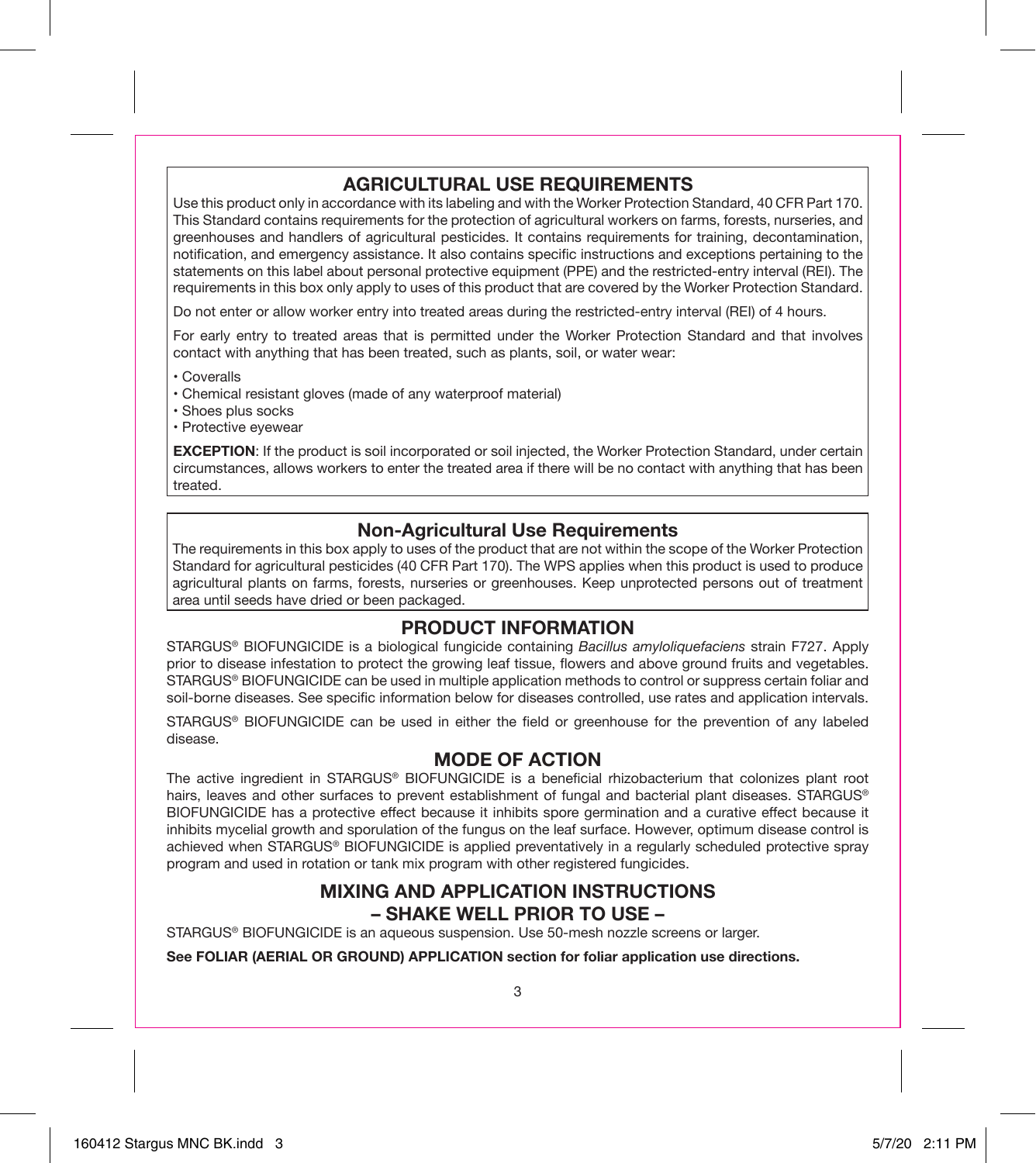**See BACKPACK/HANDHELD SPRAYER section for use directions. See CHEMIGATION section for chemigation use directions. See PRE-PLANT DIP section for pre-plant dip use directions. See SOIL TREATMENT section for soil application use directions.**

Use higher water volumes with larger sized crops and extensive foliage to secure thorough coverage.

**STARGUS® BIOFUNGICIDE alone:** Add ½ of the required amount of water to the mix tank. With the agitator running, add the STARGUS® BIOFUNGICIDE to the mix tank. Continue agitation while adding the remainder of the water. Begin application of the solution after the STARGUS® BIOFUNGICIDE has completely dispersed into the mix water. Maintain agitation until all the mixture has been applied.

**STARGUS® BIOFUNGICIDE + tank-mixtures:** Add ½ - ¾ of the required amount of water to the mix tank. Start the agitation before adding any tank-mix partners. In general, tank-mix partners should be added in this order: wettable powders, dry flowable formulations, liquid flowable formulations, and emulsifiable formulations such as STARGUS® BIOFUNGICIDE. Always allow each tank-mix partner to become completely dispersed before adding the next component. Maintain continuous agitation until all components have been dispersed and throughout the application process. After all components are completely dispersed add the remainder of the water. STARGUS® BIOFUNGICIDE cannot be mixed with another product with a prohibition against mixing. Use of the tank-mix must be in accordance with the more restrictive label limitations and precautions. **Do not pre-mix STARGUS® BIOFUNGICIDE with any other tank-mix component prior to adding to the spray tank**.

**Compatibility:** Do not combine STARGUS® BIOFUNGICIDE in the spray tank with pesticides, adjuvants, or fertilizers if there has been no previous experience or use of the combination to show it is physically compatible, effective, and non-injurious under your use conditions.

STARGUS® BIOFUNGICIDE is compatible with many commonly used pesticides, fertilizers, adjuvants, and surfactants, but has not been evaluated with all potential combinations. To ensure compatibility of the tank mix combinations, evaluate prior to use as follows: Using a suitable container, add the proportional amounts of product to water. Add wettable powders first, then water dispersible granules, then liquid flowables, and lastly, emulsifiable concentrates. Mix thoroughly and let stand for at least five minutes. If the combination stays mixed or can be remixed, it is physically compatible. Test the mix on a small portion of the crop to be treated to ensure that a phytotoxic response will not occur as a result of the application.

#### **FOLIAR (GROUND AND AERIAL) APPLICATION INSTRUCTIONS 0.5 – 4 quarts STARGUS® BIOFUNGICIDE per acre**

For foliar ground applications, to optimize disease control and to maximize yields, apply this product 10-100 gallons of water per acre. Increase water volume as plant size increases.

For foliar aerial applications, apply this product in 3-10 gallons of water per acre.

Repeat applications at 7- to 10- day intervals.

Consult your local Extension specialist or crop consultant regarding the optimum timing of fungicide applications.

#### **Orchard Spraying**

- · Dilute spray application: Dilute applications: this product can be applied by ground equipment to vine and tree crops in dilute applications of 100 - 400 gallons of water. Avoid excessive amounts of water that result in the runoff of spray material
- Concentrate spray application: This application method is based on the premise that all plant parts are uniformly covered with spray solution but not to the point of runoff as with a dilute spray. Instead, a lower spray volume is used to deliver the same application rate of product per acre as is used for the dilute spray.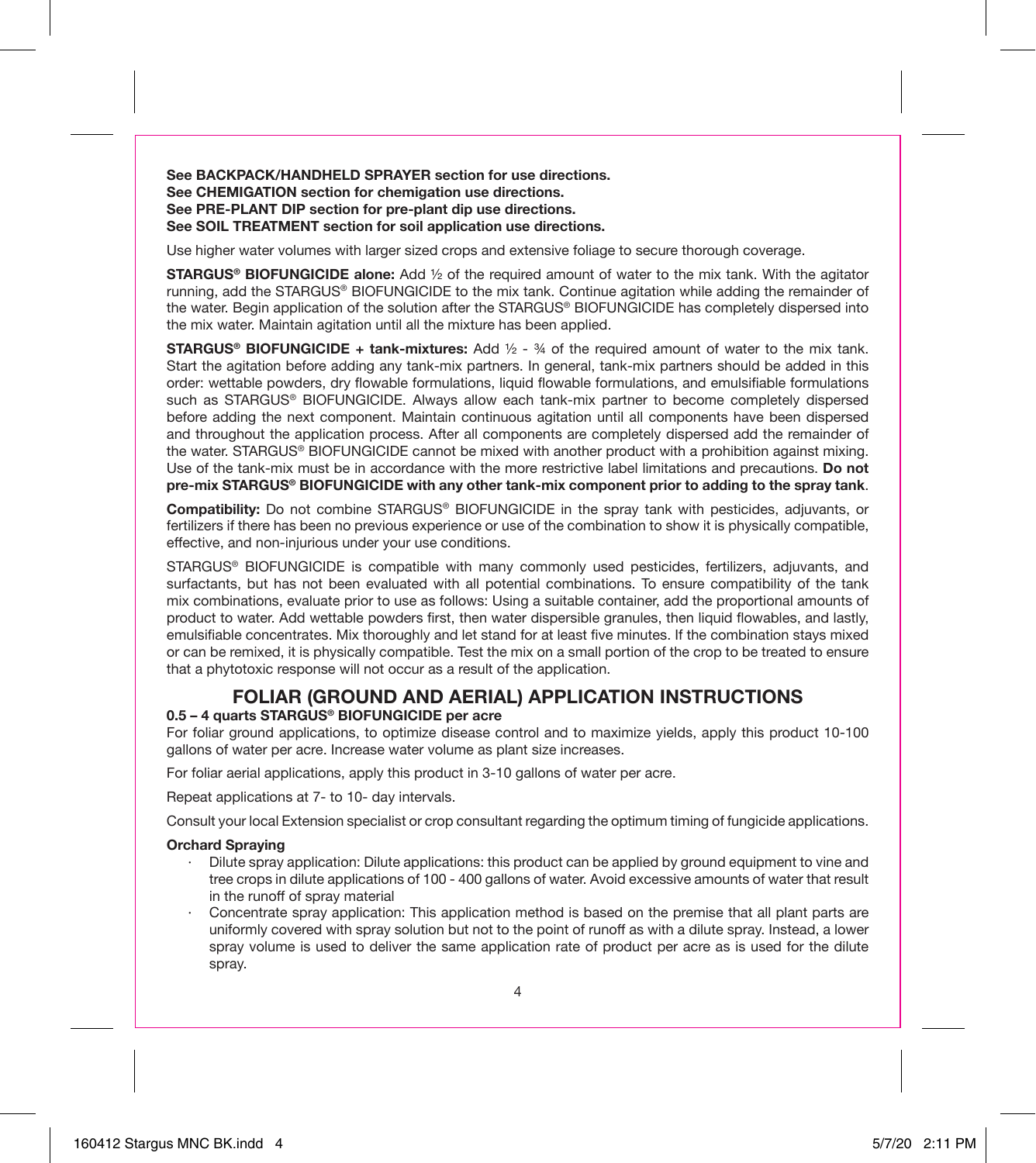Do not spray when wind speed favors drift beyond the area intended for use.

Avoiding spray drift is the responsibility of the applicator.

#### **AERIAL DRIFT REDUCTION ADVISORY INFORMATION**

Unless specified differently in the SELECTED CROPS section, apply in a spray volume of 5 or more gallons per acre on row crops and 10 or more gallons per acre on tree or orchard crops. Disease control by aerial application may be less than control by ground application because of reduced coverage.

**SPRAY DRIFT** Avoiding spray drift at the application site is the responsibility of the applicator. The interaction of many equipment- and weather- related factors determine the potential for spray drift. The applicator and the grower are responsible for considering all these factors when making decisions. Where states have more stringent regulations, they must be observed. Note: This section is advisory in nature and does not supersede the mandatory label requirements.

**INFORMATION ON DROPLET SIZE:** The most effective way to reduce drift potential is to apply large droplets. The best drift management strategy is to apply droplets large enough to provide sufficient coverage and control. Applying larger droplets reduces drift potential, but will not prevent drift if applications are made improperly, or under unfavorable environmental conditions (see Wind, Temperature and Humidity, and Temperature Inversions).

**CONTROLLING DROPLET SIZE:** Use high flow rate nozzles to apply the highest practical spray volume. Nozzles with higher rated flows produce larger droplets. Pressure – Do not exceed the nozzle manufacturer's recommended pressures. For many nozzle types, lower pressure produces larger droplets. When high flow rates are needed, use higher flow rate nozzles instead of increasing pressure. Number of Nozzles – Use the minimum number of nozzles that provide uniform coverage. Nozzle Orientation – Orienting nozzles so that the spray is released parallel to the airstream produces larger droplets than other orientations and is the recommended practice. Significant deflection from horizontal will reduce droplet size and increase drift potential. Nozzle Type – Use a nozzle type that is designed for the intended application. With most nozzle types, narrower spray angles produce larger droplets. Consider using low-drift nozzles. Solid stream nozzles oriented straight back produce the largest droplets and the lowest drift.

**BOOM WIDTH:** For aerial applications, the boom width must not exceed 75% of the wingspan or 90% of the rotary blade. Use upwind swath displacement and apply only when wind speed is 2-10 mph as measured by an anemometer. Use medium or coarser spray according to ASAE 572 definition for standard nozzles or VMD for spinning atomizer nozzles. If application includes a no-spray zone, do not release spray at a height greater than 10 feet above the ground or crop canopy.

**APPLICATION HEIGHT:** Do not make application at a height greater than 10 feet above the top of the largest plants unless a greater height is required for aircraft safety. Making applications at the lowest height that is safe reduces exposure of droplets to evaporation and wind.

**SWATH ADJUSTMENT:** When applications are made with a crosswind, the swath will be displaced downward. Therefore, on the up and downwind edges of the field, the applicator must compensate for this displacement by adjusting the path of the aircraft upwind. Swath adjustment distance should increase with increasing drift potential (higher wind, smaller drops, etc.).

**WIND:** Drift potential is lowest between wind speeds of 2-10 mph. However, many factors, including droplet size and equipment type determine drift potential at any given speed. Application should be avoided below 2 mph due to variable wind direction and high inversion potential. NOTE: Local terrain can influence wind patterns. Every applicator should be familiar with local wind patterns and how they affect spray drift.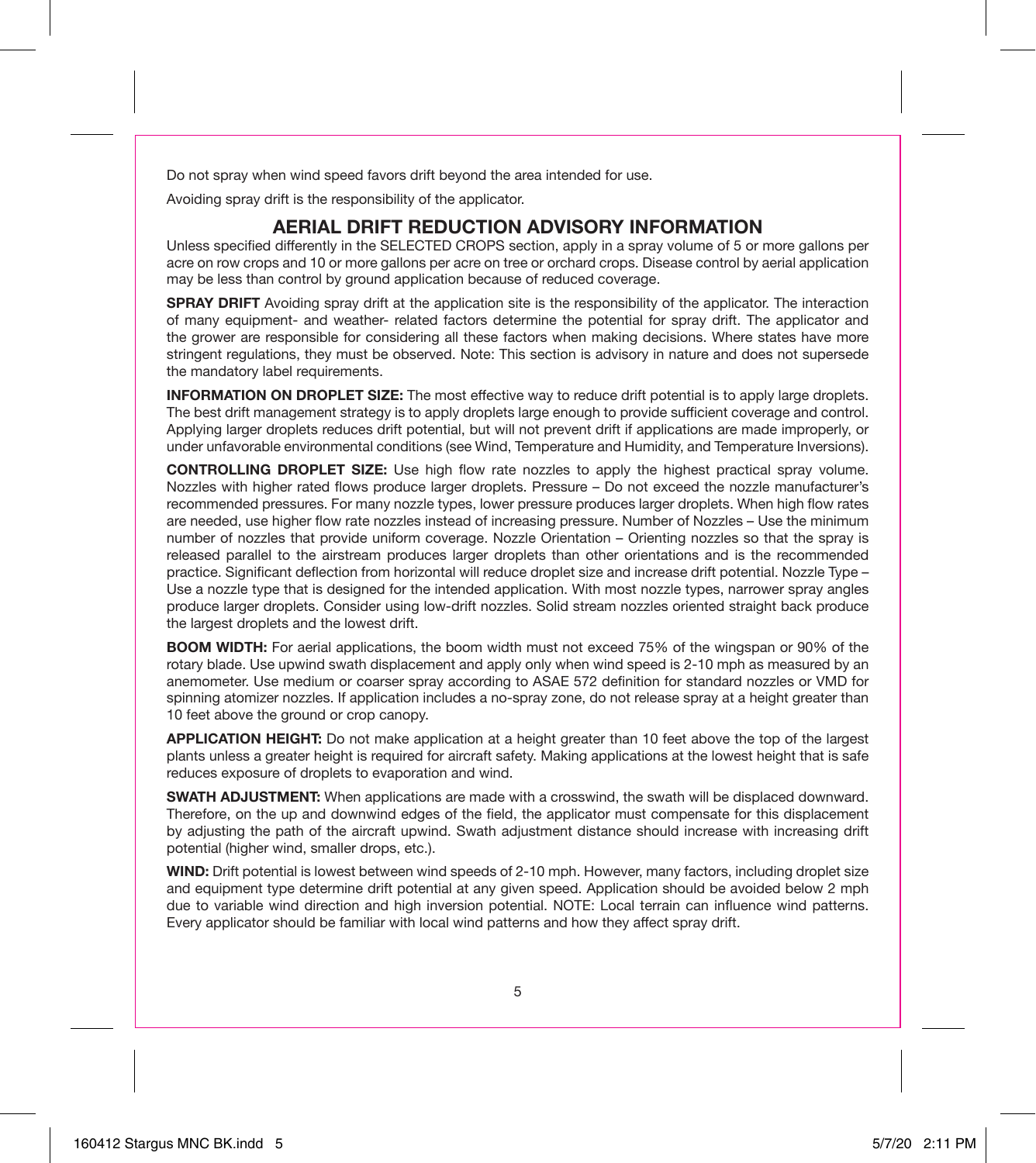**TEMPERATURE AND HUMIDITY:** When making applications in low relative humidity, set up equipment to produce larger droplets to compensate for evaporation. Droplet evaporation is most severe when conditions are both hot and dry.

**TEMPERATURE INVERSIONS:** Do not apply during a temperature inversion because drift potential is high. Temperature inversions restrict vertical air mixing, which causes small, suspended droplets to remain in a concentrated cloud. This cloud can move in unpredictable directions due to the light variable winds common during inversions. Temperature inversions are characterized by increasing temperatures with altitude and are common on nights with limited cloud cover and light to no wind. They begin to form as the sun sets and often continue into the morning. Their presence can be indicated by ground fog; however, if fog is not present, inversions can also be identified by the movement of smoke from a ground source or an aircraft smoke generator. Smoke that layers and moves laterally in a concentrated cloud (under low wind conditions) indicates an inversion, while smoke that moves upward and rapidly dissipates indicates good vertical air mixing.

**SENSITIVE AREAS:** The pesticide should only be applied when the potential for drift to adjacent sensitive areas (e.g. residential areas, bodies of water, known habitat for threatened or endangered species, non-target crops) is minimal (e.g. when wind is blowing away from the sensitive areas). Do not allow spray to drift from the application site and contact people, structures people occupy at any time and the associated property, parks and recreation areas, non-target crops, aquatic and wetland areas, woodlands, pastures, rangelands, or animals.

#### **BACKPACK/HAND-HELD SPRAYER USE DIRECTIONS**

The use rate for STARGUS<sup>®</sup> BIOFUNGICIDE when applied in a backpack or hand-held sprayer is  $1 - 3$  fluid ounces per 1000 square feet applied at 1 - 2.5 gallons of water per 1000 square feet. Or apply STARGUS® BIOFUNGICIDE at a dilution of 0.5 – 2.5 fluid ounces per gallon of water. Apply sufficient volume to obtain thorough coverage but do not use carrier volumes and/or adjuvants that create spray runoff or drip-accumulation at the base of fruit or on the commodity. See specific application recommendations pertaining to each crop for additional details.

Use rate for STARGUS® BIOFUNGICIDE

| Tablespoons<br>STARGUS® BIOFUNGICIDE<br>per Gallon of Water |  | Fluid Ounces<br>STARGUS® BIOFUNGICIDE<br>per Gallon of Water | Applied (diluted) Gallons<br>per 1,000 sq. ft. |  |
|-------------------------------------------------------------|--|--------------------------------------------------------------|------------------------------------------------|--|
| Rates<br>1-2                                                |  | $0.5 - 1$                                                    | $1 - 2.5$                                      |  |

#### **CHEMIGATION USE DIRECTIONS**

**Apply STARGUS® BIOFUNGICIDE according to the instructions below unless specified differently in the SELECTED CROPS section.**

#### **Chemigation (drip)**

#### **2– 4 quarts per acre**

For chemigation applications for improved plant growth and suppression of soil-borne diseases, apply this product through drip irrigation.

#### **Soil Drench Chemigation**

#### **2– 4 quarts per acre**

Make an initial application of this product during or shortly after transplant to reduce transplant shock, suppress soil-borne diseases and improve root growth. Multiple drench applications can be made on a 10- to 21-day interval.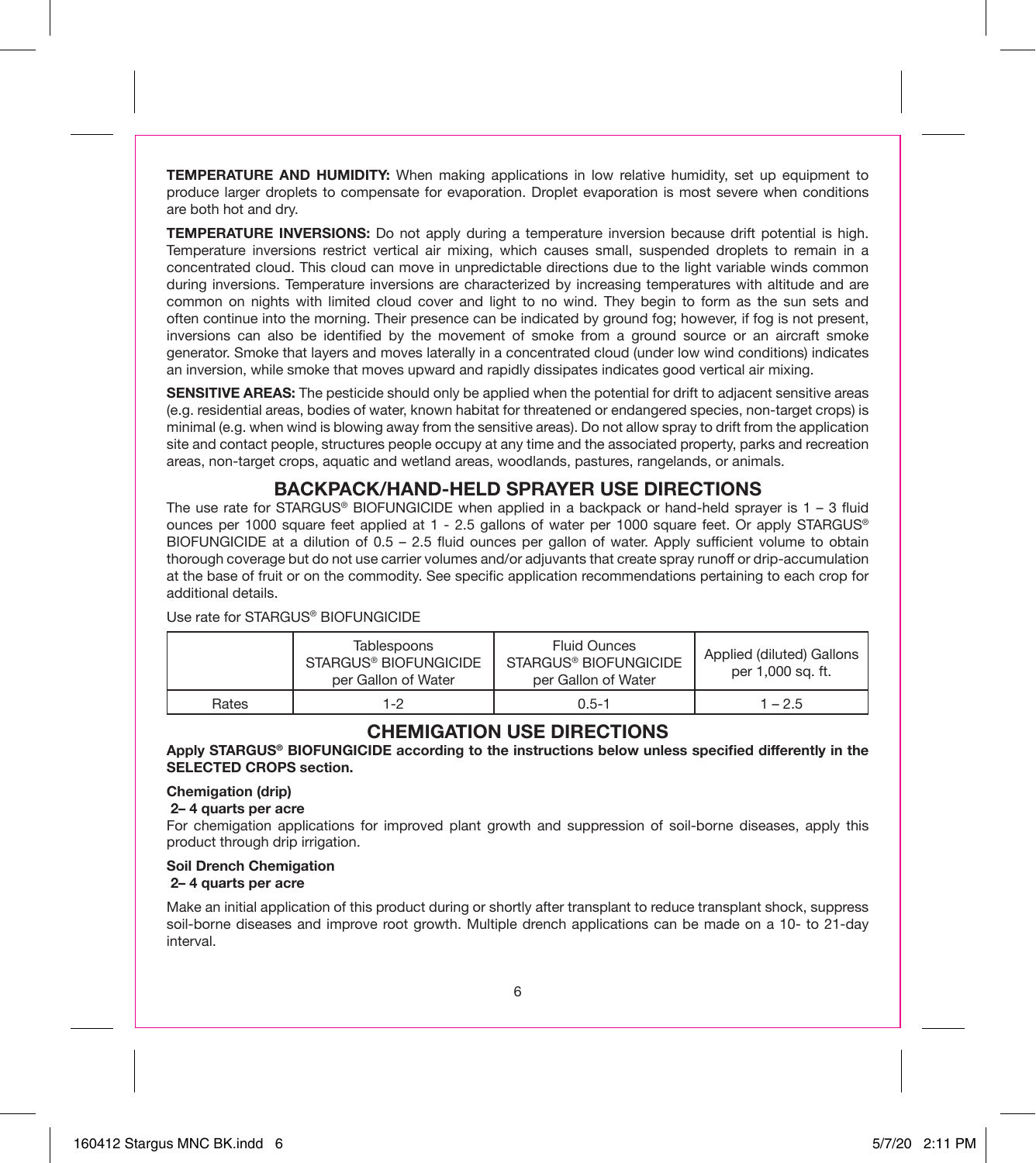### **Chemigation (sprinkler)**

**1 – 4 quarts per acre**

For chemigation applications, apply STARGUS® BIOFUNGICIDE through overhead irrigation at the rate of 1 - 4 quarts per acre immediately after transplant and at 10- to 21-day intervals or begin 14 days after transplant when plant dip or soil drench applications are used.

#### **General Requirements -**

- 1) Apply this product only through a drip system or sprinkler including center pivot, lateral move, end tow, side (wheel) roll, traveler, big gun, solid set, hand move, border or drip (trickle) irrigation systems. Do not apply this product through any other type of irrigation system.
- 2) Crop injury, lack of effectiveness, or illegal pesticide residues in the crop can result from non-uniform distribution of treated water.
- 3) If you have questions about calibration, you should contact State Extension Service specialists, equipment manufacturers or other experts.
- 4) Do not connect an irrigation system (including greenhouse systems) used for pesticide application to a public water system unless the pesticide label-prescribed safety devices for public water systems are in place.
- 5) A person knowledgeable of the chemigation system and responsible for its operation, or under the supervision of the responsible person, shall shut the system down and make necessary adjustments should the need arise.

#### **Application Instructions for All Types of Chemigation -**

- 1) Remove scale, pesticide residues, and other foreign matter from the chemical supply tank and entire injector system. Flush with clean water. Failure to provide a clean tank, void of scale or residues may cause product to lose effectiveness or strength.
- 2) Determine the treatment rates as indicated in the directions for use and make proper dilutions. Product can be applied continuously or at any time during the water application.
- 3) Prepare a solution in the chemical tank by filling the tank with the required water and then adding product as required. Maintain agitation throughout the mixing and application process
- 4) The pesticide injection pipeline must contain a functional, automatic, quick-closing check valve to prevent the flow of fluid back toward the injection pump.
- 5) The pesticide injection pipeline must contain a functional, normally closed, solenoid-operated valve located on the intake side of the injection pump and connected to the system interlock to prevent fluid from being withdrawn from the supply tank when the irrigation system is either automatically or manually shut down.
- 6) The system must contain functional interlocking controls to automatically shut off the pesticide injection pump when the water pump motor stops, or in cases where there is no water pump, when the water pressure decreases to the point where pesticide distribution is adversely affected.
- 7) Systems must use a metering pump, such as a positive displacement injection pump (e.g., diaphragm pump) effectively designed and constructed of materials that are compatible with pesticides and capable of being fitted with a system interlock.
- 8) The system must contain a functional check valve, vacuum relief valve and low-pressure drain appropriately located on the irrigation pipeline to prevent water source contamination from back flow.
- 9) The irrigation line or water pump must include a functional pressure switch which will stop the water pump motor when the water pressure decreases to the point where pesticide distribution is adversely affected.

#### **Specific Requirements for Chemigation Systems Connected to Public Water Systems -**

1) Public water system means a system for the provision to the public of piped water for human consumption if such system has at least 15 service connections or regularly serves an average of at least 25 individuals daily at least 60 days out of the year.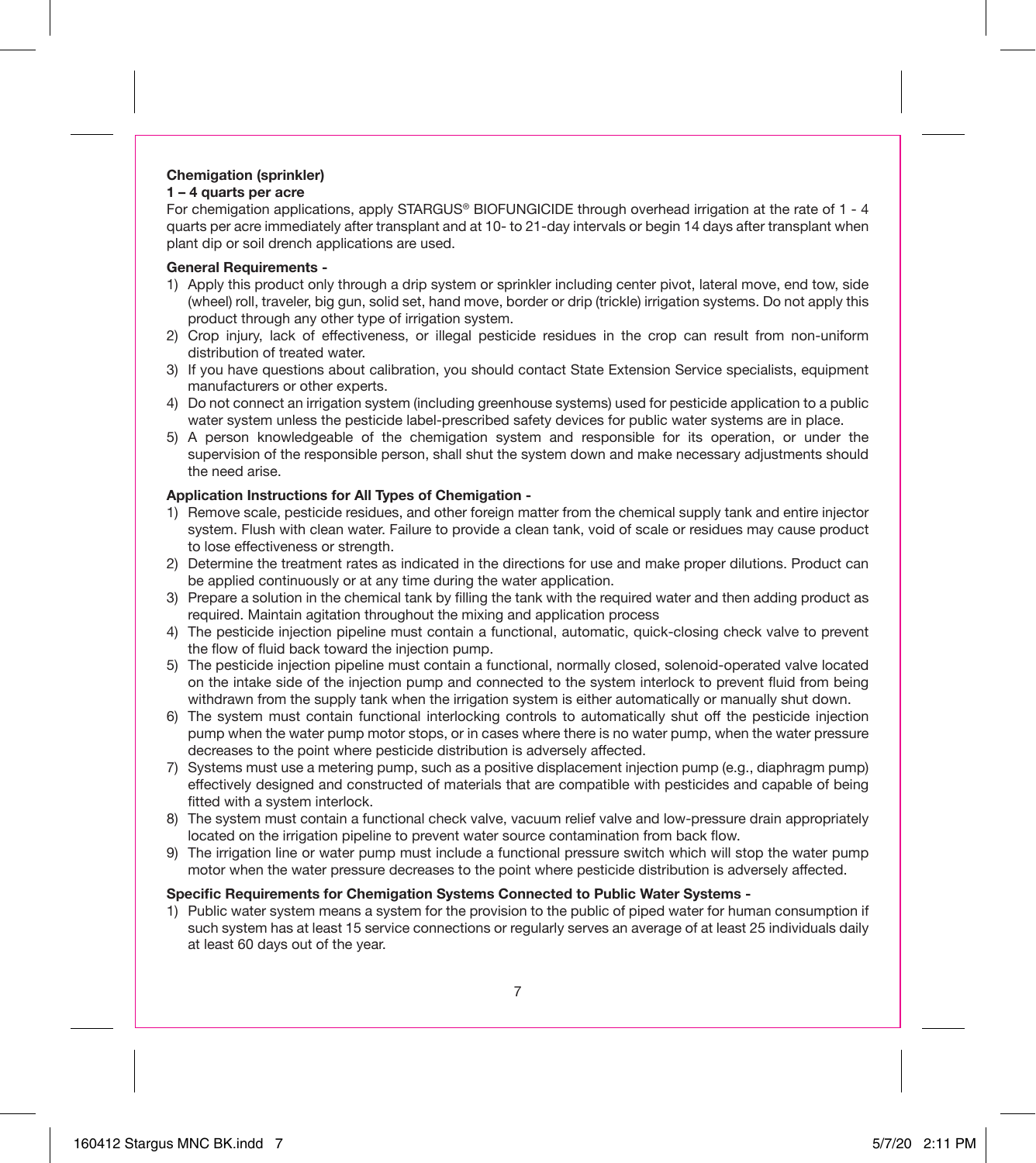2) Chemigation systems connected to public water systems must contain a functional, reduced-pressure zone, backflow preventer (RPZ) or the functional equivalent in the water supply line upstream from the point of pesticide introduction. As an option to the RPZ, the water from the public water system should be discharged into a reservoir tank prior to pesticide introduction. There shall be a complete physical break (air gap) between the outlet end of the fill pipe and the top or overflow rim of the reservoir tank of at least twice the inside diameter of the fill pipe.

#### **Specific Requirements for Flood (Basin), Furrow and Border Chemigation -**

1) Systems using a gravity flow pesticide dispensing system must meter the pesticide into the water at the head of the field and downstream of a hydraulic discontinuity such as a drop structure or weir.

#### **PRE-PLANT DIP USE DIRECTIONS**

#### **Plant Dip**

#### **1 - 4 quarts per 100 gallons**

For transplant applications for improved plant growth and suppression of soil-borne diseases, apply this product as a pre-plant dip immediately prior to transplanting.

#### **SOIL TREATMENT USE DIRECTIONS**

STARGUS® BIOFUNGICIDE can be applied by soil drench, in-furrow and banded spray, or soil injection to improve plant health and to protect against certain soil-borne diseases.

In general, STARGUS® BIOFUNGICIDE can be applied by the following methods, unless specified differently in the SELECTED CROPS section:

#### **Soil Drench Applications:**

#### **Soil Drench**

#### **2– 4 quarts per acre**

For soil drench applications, apply this product at a concentration of 2 - 4 quarts per acre in up to 100 gallons of water, thoroughly soak the growing media and root zone. Make an initial application of this product during or shortly after transplant to reduce transplant shock, suppress soil-borne diseases and improve root growth. Multiple drench applications can be made on a 10- to 21-day interval.

#### **Shanked-In and Injected Applications:**

STARGUS® BIOFUNGICIDE can be shanked-in or injected into the soil alone, or with most types of liquid nutrients. Refer to the In-Furrow and Banded Applications table below for rate instructions.

#### **In-Furrow and Banded Applications:**

#### **In-Furrow**

#### **2 – 4 quart per acre ( 2 – 8 fl. oz. per 1000 ft. row)**

For in-furrow applications, at planting, apply this product as an in-furrow spray at the rate of 1 – 8 fluid ounces per 1000 feet of row according to the chart(in the SOIL TREATMENT USE DIRECTIONS section. Apply STARGUS® BIOFUNGICIDE in 5 - 15 gallons of water per acre so as the spray is directed into the seed furrow just before the seeds are covered. For banded applications apply to the open seed furrow and lightly incorporate after the seed furrow is closed.

#### **Banded Soil drench**

#### **2 – 4 quarts/acre**

Apply as a banded soil drench, or chemigate via microsprinkler, drip or other irrigation system in sufficient water to move product into the root zone. Begin applications during early shoot growth and continue applications on a 4- to 6-week interval until fall.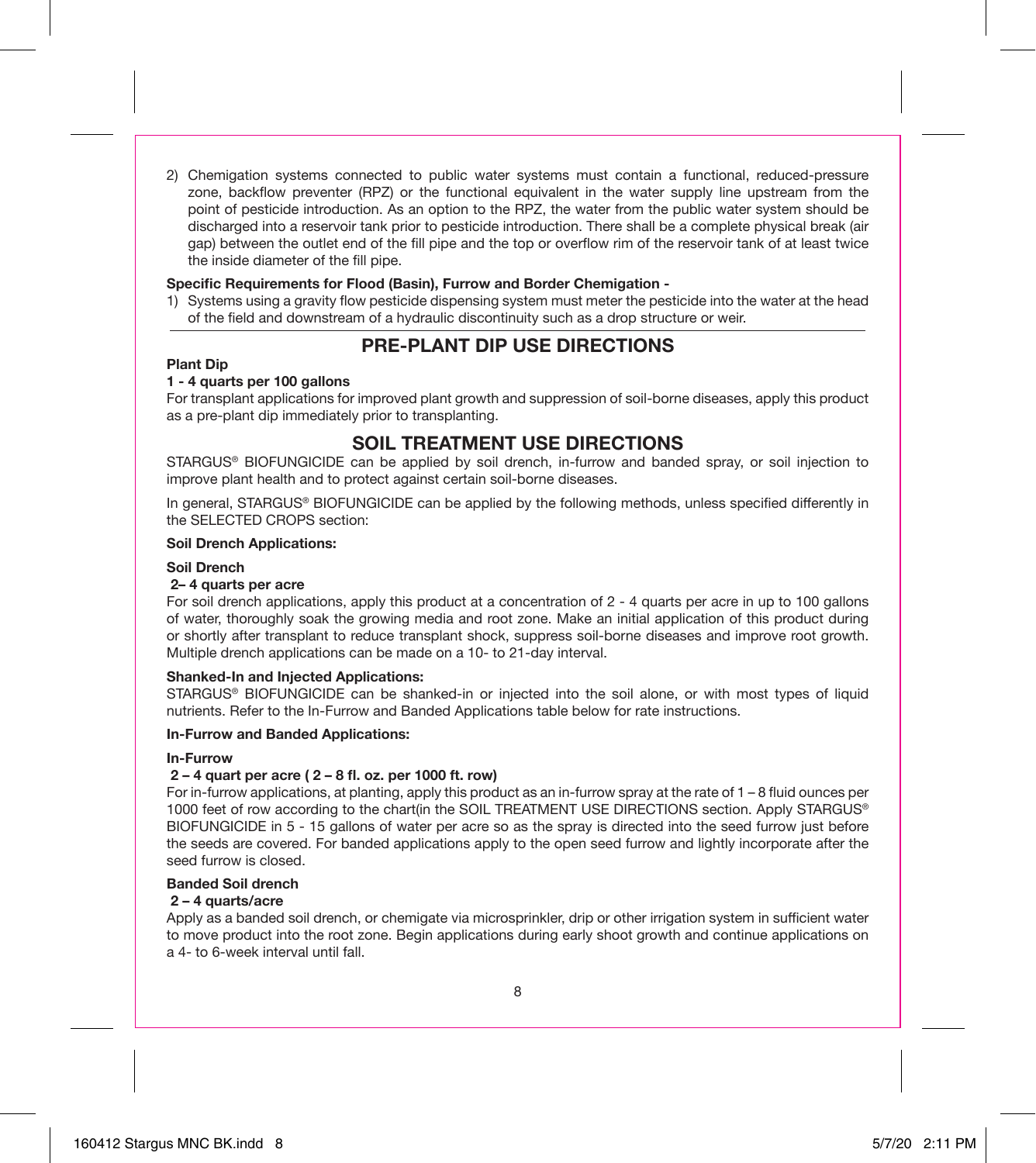| Rate                               |          | In-Furrow and Banded Application Rates<br>Product per Acre (fl. oz.) |          |          |          |          |          |
|------------------------------------|----------|----------------------------------------------------------------------|----------|----------|----------|----------|----------|
|                                    | 20" Rows | 30" Rows                                                             | 32" Rows | 34" Rows | 36" Rows | 38" Rows | 40" Rows |
| 4.0 fl. oz.<br>per 1000 ft.<br>row | 104.5    | 69.7                                                                 | 65.3     |          |          |          |          |
| 6.0 fl. oz.<br>per 1000 ft.<br>row |          | 104.5                                                                | 97.9     | 92.2     | 87.1     | 82.5     | 78.4     |
| 8.0 fl. oz.<br>per 1000 ft.<br>row |          |                                                                      |          | 123.0    | 116.2    | 110.0    | 104.5    |

20" = 26,136 row ft./acre, 30" = 17,424 row ft./acre, 32" = 16,315 row ft./acre, 34" = 15,374 row ft./acre, 36" = 14,520 row ft./acre, 38" = 13,754 row ft./acre, 40" = 13,068 row ft./acre.

#### **APPLICATION RATES FOR SELECTED CROPS**

STARGUS® BIOFUNGICIDE can be applied up to and including the day of harvest.

The general recommended use rate for STARGUS® BIOFUNGICIDE applied alone or as an alternate spray is 1 - 4 quarts per 100 gallons of water (0.25 – 1.0% v/v dilution). When tank mixed with another fungicide, the use rate for STARGUS® BIOFUNGICIDE is 0.5 - 4 quarts in 100 gallons of water. Use higher water volumes with larger sized crops and extensive foliage in order to secure thorough coverage. See specific application recommendations for additional details.

For greenhouse application, the recommended use rate for STARGUS® BIOFUNGICIDE is 1 - 4 quarts in 100 gallons of water sprayed until just before point of runoff. When tank mixed with another fungicide, the use rate for STARGUS® BIOFUNGICIDE is 0.5 – 4 quarts in 100 gallons of water. Repeat at 7- to 10-day intervals as needed. See specific application recommendations for additional details. This product may be used to control certain diseases of container, bench, flat, plug, bed, or field-grown ornamentals in greenhouses, shade-houses, outdoor nurseries, retail nurseries, and other landscape areas. Spray until just before point of runoff.

STARGUS® BIOFUNGICIDE has a **pre-harvest interval (PHI)** of **0 days**.

Do not enter (or allow worker entry) into treated areas during the **restricted-entry interval (REI)** of **4 hours**.

#### **FOR USE ON THE FOLLOWING CROPS FOR CONTROL OR SUPPRESSION OF THE FOLLOWING PESTS / DISEASES / PATHOGENS**

- Aerial Web Blight (*Rhizoctonia solani*)\*
- Almond Scab *(Venturia carpophila)*
- Alternaria Blight (*Alternaria cucumerina*)\*
- Alternaria Blotch (*Alternaria mali*)\*
- Alternaria Brown Spot (*Alternaria alternata*)
- Alternaria Fruit Rot (*Alternaria spp.)*
- Alternaria Leaf Blight (*Alternaria spp.)*
- Alternaria Leaf Spot (*Alternaria spp*.)
- Alternaria Leaf Spot, Boll Rot (*Alternaria spp*.)
- Alternaria Spot/Fruit Rot (*Alternaria alternata*)
- Angular Leaf Spot (*Mycosphaerella angulata)*\* *(Xanthomonas fragariae*)\*

9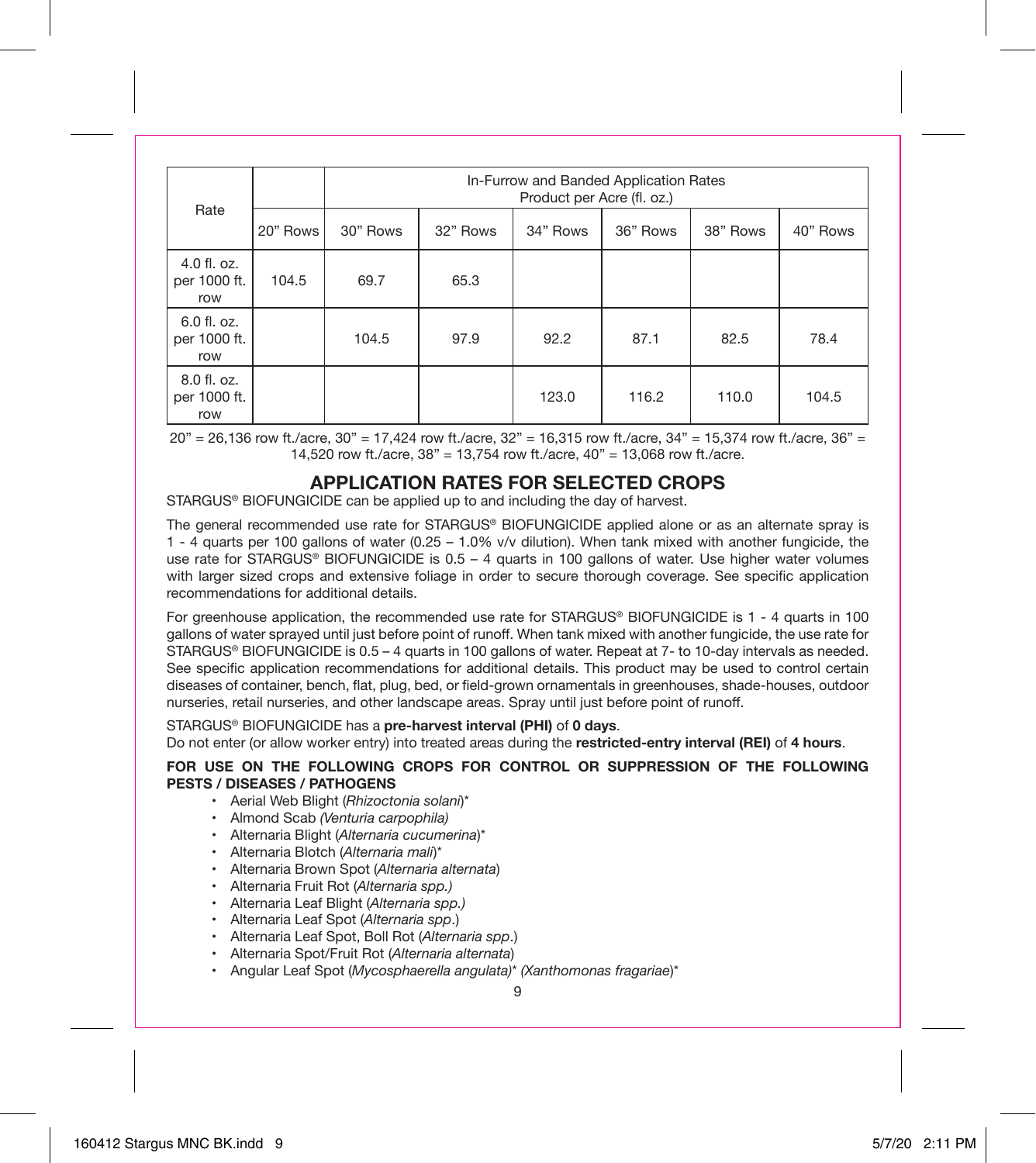- Anthracnose (*Collectotrichum spp.) (Gnomonia leptostyla) (Colletotrichum gloeosporioides) (Colletotrichum lagenarium) (Colletotrichum truncatum) (Elsinoe ampelina)\**
- Anthracnose *(Colletotrichum coccodes) (Colletotrichum atramentarium) (Colletotrichum dematium)\**
- Anthracnose (*Colletotrichum spp*.) suppression only\*
- Anthracnose and Black Stem Rot (*Colletotrichum trifolii*)\*
- Anthracnose Boll Rot (*Glomeria spp*.)\*
- Anthracnose Fruit Rot (*Colletotrichum acutatum)*
- Anthracnose Leaf Blight (*Colletotrichum graminicola)\**
- Anthracnose of Potato (*Colletotrichum* coccodes)\*
- Anthracnose, Boll Rot (*Glomeria spp*.)\*
- Apple Scab (*Venturia inaequalis*) (Suppression only)
- Ascochyta Blight, Boll Rot (*Ascochyta spp.)\**
- Bacterial Blight *(Xanthomonas campestris pv. pruni) (Xanthomonas campestris)*
- Bacterial Blight and Streak (*Xanthomonas spp.)*
- Bacterial Blight/Rot (*Xanthomonas spp.)*
- Bacterial Leaf Blight (*Xanthomonas campestris)*
- Bacterial leaf streak (*Xanthomonas campestris pv. Holcicola)*
- Bacterial Pustule (*Xanthomonas spp.)*
- Bacterial Spot (*Xanthomonas pruni) (Xanthomonas spp.) (Xanthomonas cucurbitae)*
- Black Mold (*Alternaria alternata)*
- Black root rot *(Rhizoctonia spp.) (Pythium spp.)*
- Black Rot (*Guignardia bidwellii)*
- Black Rot/Frogeye Leaf Spot (*Botryosphaeria obtusa)\**
- Black Scurf (*Rhizoctonia solani)*
- Black shank (*Phytophthora nicotianae)*
- Black Spot (*Guignardia citricarpa), (Phyllosticta citricarpa)*
- Blossom Blight (*Monilinia spp.)\**
- Blue Mold (*Peronospora tabacina)*
- Boll Rot (*Alternaria spp.) (Ascochyta spp.) (Fusarium spp.) (Phoma spp.)*\*
- Bot Rot (*Botryosphaeria dothidea)*
- Botryosphaeria Blight (*Botryosphaeria dothidea)*
- Botrytis (*Botrytis spp.)*
- Botrytis Blight (*Botrytis cinerea)*
- Botrytis blossom blight *(Botrytis cinerea)*
- Botrytis Bud Rot (*Botrytis cinerea)*
- Botrytis Bunch Rot (*Botrytis cinerea)*
- Botrytis Fruit Rot (*Botrytis cinerea)*
- Botrytis Leaf Blight (*Botrytis squamosa)\**
- Botrytis Neck Rot (*Botrytis spp.)*
- Brown / Hull Rot (*Monilinia spp.)\**
- Brown blight (*Alternaria alternata) (Alternaria tenuis)\**
- Brown leaf spot and stem canker (*Ascochyta spp.) (Asochyta prasadii) (Phoma spp.)(Didymella spp.) (Phoma exigua)( Phoma glomerata)(Phoma herbarum)\**
- Brown patch (*Rhizoctonia solani*)
- Brown Rot (*Monilinia spp.)\**
- Brown Rot Blossom Blight (*Monilinia laxa*)
- Brown Rot Fruit Rot (*Monilinia fruticola*)\*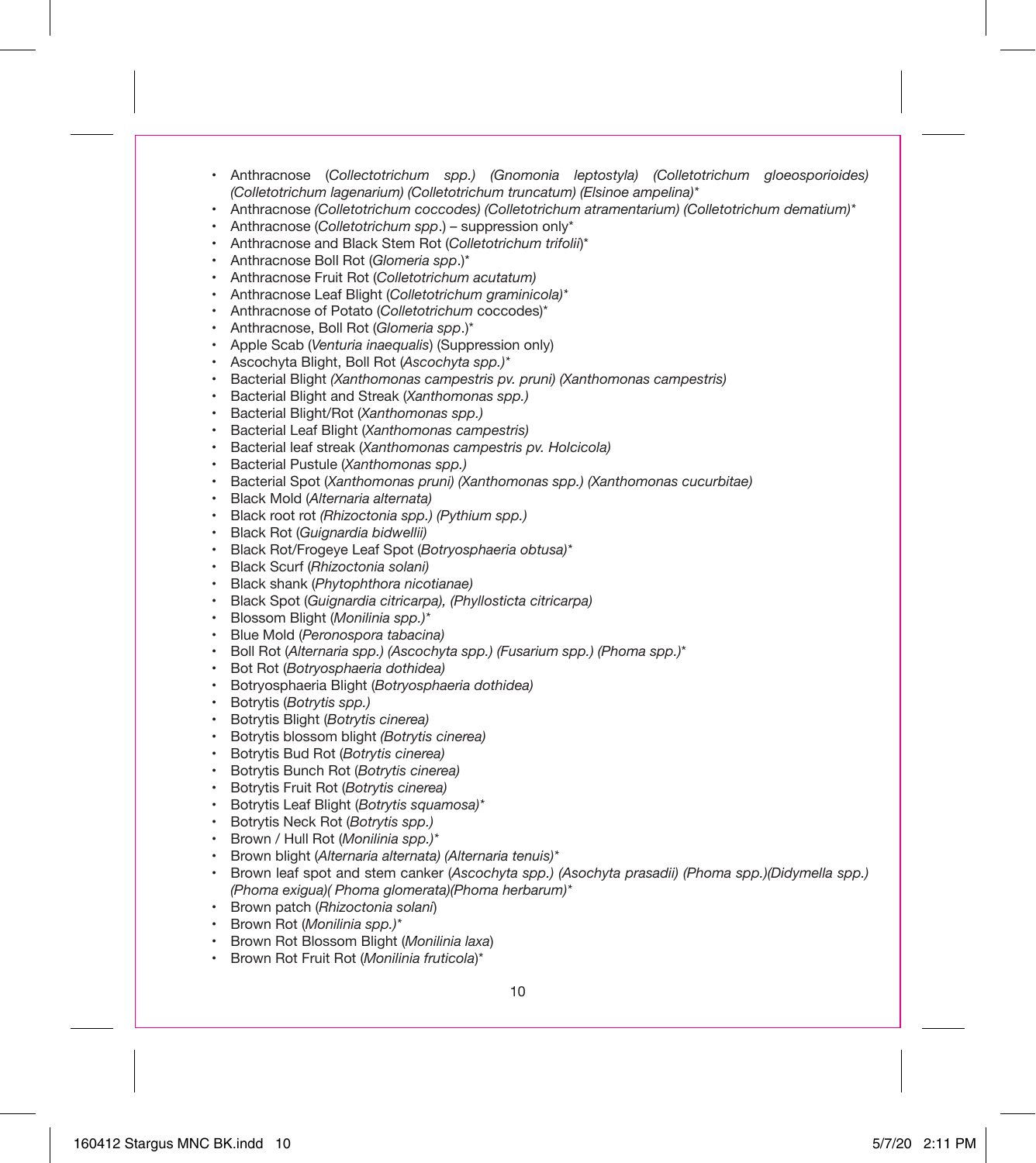- Brown Spot (*Alternaria spp.) (Septoria glycines*)\*
- Cercospora Blight (*Cercospora asparagi)(Cercospora kikuchii)\**
- Cercospora Blight and Leaf Spot (*Cercospora spp.)*
- Cercospora Leaf Spot (*Cercospora citrulina) (Cercospora spp.) (Cercospora beticola)*
- *Cladosporium spp\**
- Cladosporium stem canker (*Cladosporium cladosporioides)(Cladosporium herbarum)(Mycospaerella tassiana)\**
- Colletotrichum Crown Rot (*Colletotrichum spp.) (Colletotrichum graminicola)\**
- Corn grey leaf spot (*Cercospora zeae-maydis) (Cercospora zeina)\**
- Dollar Spot (*Lanzia spp.) (Moellerodiscus spp*. formerly *Sclerotinia homeocarpa*)
- Downy Mildew (*Bremia lactucae), (Peronospora spp.) (Peronospora destructor) (Peronospora mansherica) (Peronospora parasitica) (Peronospora trifoliorum) (Plasmopara viburni) (Plasmopara viticola)* (*Pseudoperonospora cannabina) (Pseudoperonospora cubensis) (Pseudoperonospora humuli)*
- Early Blight (*Alternaria solani)*
- Early Blight of celery (*Cercospora apii)\**
- Early Leaf Spot (*Cercospora arachidicola)\**
- Fire Blight (*Erwinia amylovora*) suppression only
- Flyspeck (*Zygophiala jamaicensis*)\*
- Frog-eyed Leaf Spot (*Cercospora sojina*)\*
- Fruit rot *(Phomopsis spp.)*
- *Glomerella tucumanensis*, also known as *Colletotrichum falcatum* (Suppression Only)\*
- Gray Mold (*Botrytis cinerea) (Botrytis spp*.)
- Green Fruit Rot (*Botrytis cinerea*)
- Gummy Stem Blight (*Didymella bryoniae*)\*
- Hemp canker (*Sclerotinia sclerotiorum*)
- Hemp Leaf Spot (*Bipolaris sp*.)
- Kernel smut *(Tilletia barclayana)*
- Late Blight (*Phytophthora infestans) (Septoria apiicola*)
- Late Leaf Spot (*Cercosporidium personatum*)\*
- Mummy Berry *(Monilinia vaccinii-corymbosi)*\*
- Onion Downy Mildew (*Peronospora destructor)*
- Onion Purple Blotch (*Alternaria porri)\**
- Phomopsis fruit rot *(Phomopsis spp.)*
- Phompsis Leaf Spot *(Phomopsis spp.)*
- Phytophthora Blight (*Phytophthora capsici)*
- Phytophthora Root Rot and Crown Rot (*Phytophthora spp.)*
- Phytophthora (*Phytophthora spp*.)
- Pin Rot Complex (*Alternaria/Xanthomonas)*
- Pink Rot (*Phytophthora erythroseptica)(Sclerotinia sclerotiorum)*
- Postbloom Fruit Drop (*Colletotrichum acutatum)\**
- Powdery Mildew *(Podosphaera leucotricha) (Uncinula necator) (Oidium spp.)*
- Pythium (aerial blight phase) (*Pythium spp.)*
- Pythium (*Pythium spp.)*
- *Pythium acanthicum*
- *Pythium aphanidermatum*
- Pythium Blight, Pythium Root Rot (*Pythium aphanidermatum), (Pythium spp.)*
- *Pythium dissoticum*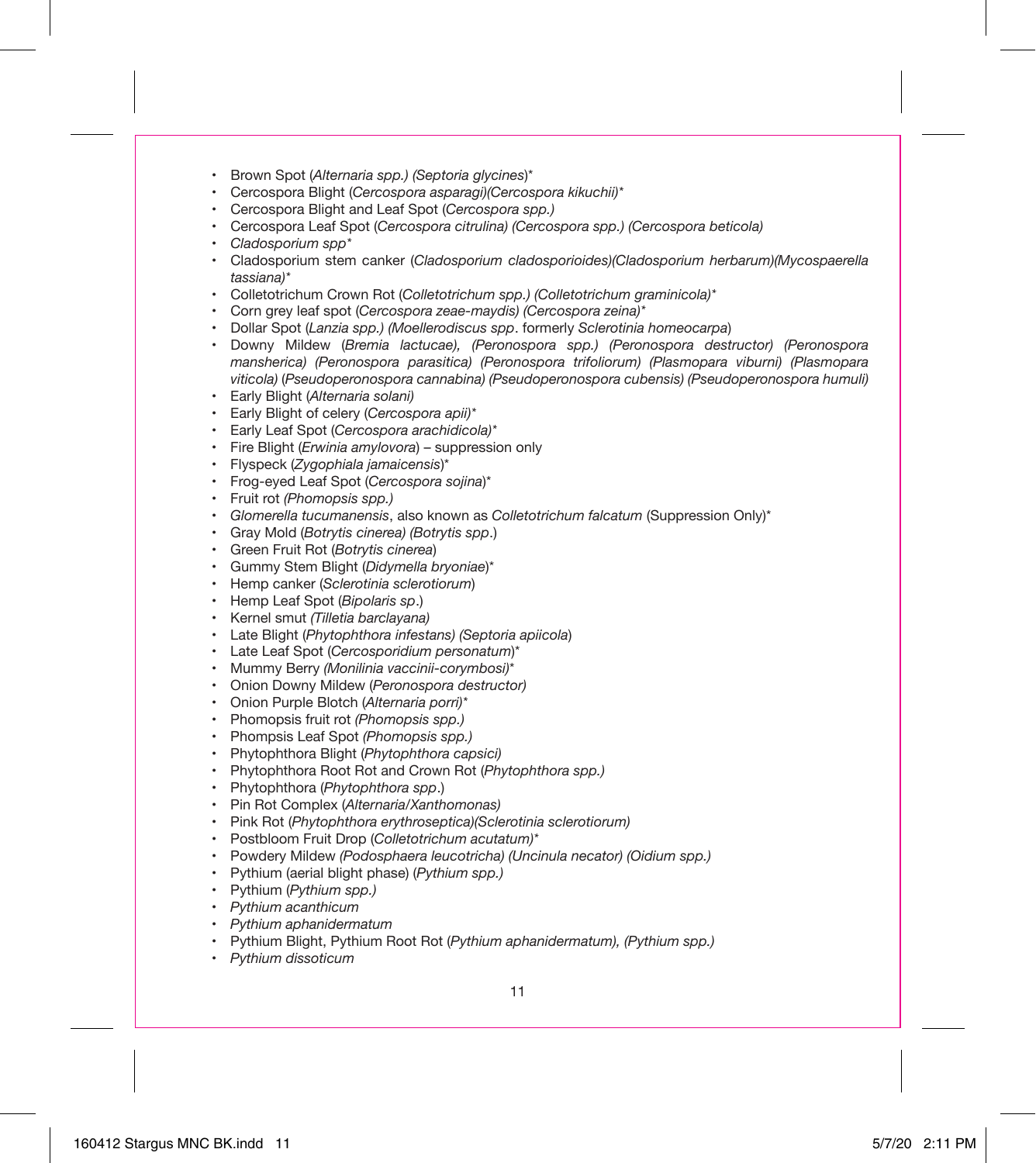- *Pythium myriotylum*
- Pythium root and damping off
- Red Rot (*Glomerella tucumanensis*, also known as *Colletotrichum falcatum)*
- Red Thread (*Laetisaria fuciformis)\**
- Rhizoctonia root rot *(Rhizoctonia solani)*
- Rhizoctonia *(Rhizoctonia spp.)*
- Scab (*Cladosporium carpophilum) (Sphaceloma perseae) (Elsinoe australis) (Elsinoe fawcetti) (Elsinoe mangiferae) (Venturia spp.)\**
- Sclerotinia (*Sclerotinia Sclerotiorum)*
- Sclerotinia Head and Leaf Drop (*Sclerotinia minor) (Sclerotinia sclerotiorum)*
- Sclerotinia stem and crown rot (*Sclerotinia sclerotiorum*)
- Sclerotium root and stem rot (*Sclerotium rolfsii)(Athella rolfsii)*
- Shot Hole (*Wilsonomyces carpophilus)\**
- Smut *(Tillitia spp.)*
- Sorghum downy mildew (*Peronosclerospora sorghi)\**
- Southern blight (*Sclerotium rolfsii) (Athella rolfsii)*
- Southern leaf blight (*Bipolaris spp.) (Cochliobolus heterostrophus)\**
- Twig blight *(Phomopsis spp.)*
- *Venturia spp.*
- Walnut Blight (*Xanthomonas campestris)*
- Walnut botryosphaeria *(Botryosphaeria dothidea)*
- White Mold *(Sclerotinia sclerotiorum) (Sclerotium rolfsii) (Sclerotinia minor) (Sclerotinia trifoliorum)*
- white mold stem rot
- White Mold/ Sclerotinia Stem Rot *(Sclerotinia sclerotiorum)*
- *Xanthomonas campestris*
- Xanthomonas leaf spot (*Xanthomonas campestris pv. cannabis)*
- Xanthomonas Leaf Spot (*Xanthomonas campestris)*
- *Xanthomonas spp*.
- Yellow leaf spot (*Septoria cannabis)(Septoria cannabina)*

#### **ROOT AND TUBER VEGETABLES**

#### **Beet, Carrot, Cassava, Ginger, Ginseng, Horseradish, Parsnip, Potato, Radish, Rutabaga, Sugar Beets, Sweet Potato, Turnip, (including those for seed production), Yam**

For control of Early Blight (*Alternaria solani*), Black Root Rot/Black Crown Rot (*Alternaria* spp.), and Late Blight (*Phytophthora infestans*), begin application of this product in 25 - 100 gallons of water per acre soon after emergence when conditions are conducive to disease development. Repeat on a 7-day interval. In moderate to heavy disease pressure rotate or tank-mix STARGUS® BIOFUNGICIDE with another product labeled for control of early blight or late blight.

#### **LEAVES OF ROOT AND TUBER VEGETABLES Beet, Chervil, Rutabaga, Turnip**

**BULB VEGETABLES Garlic, Leek, Onion (Bulb and Green), Shallot**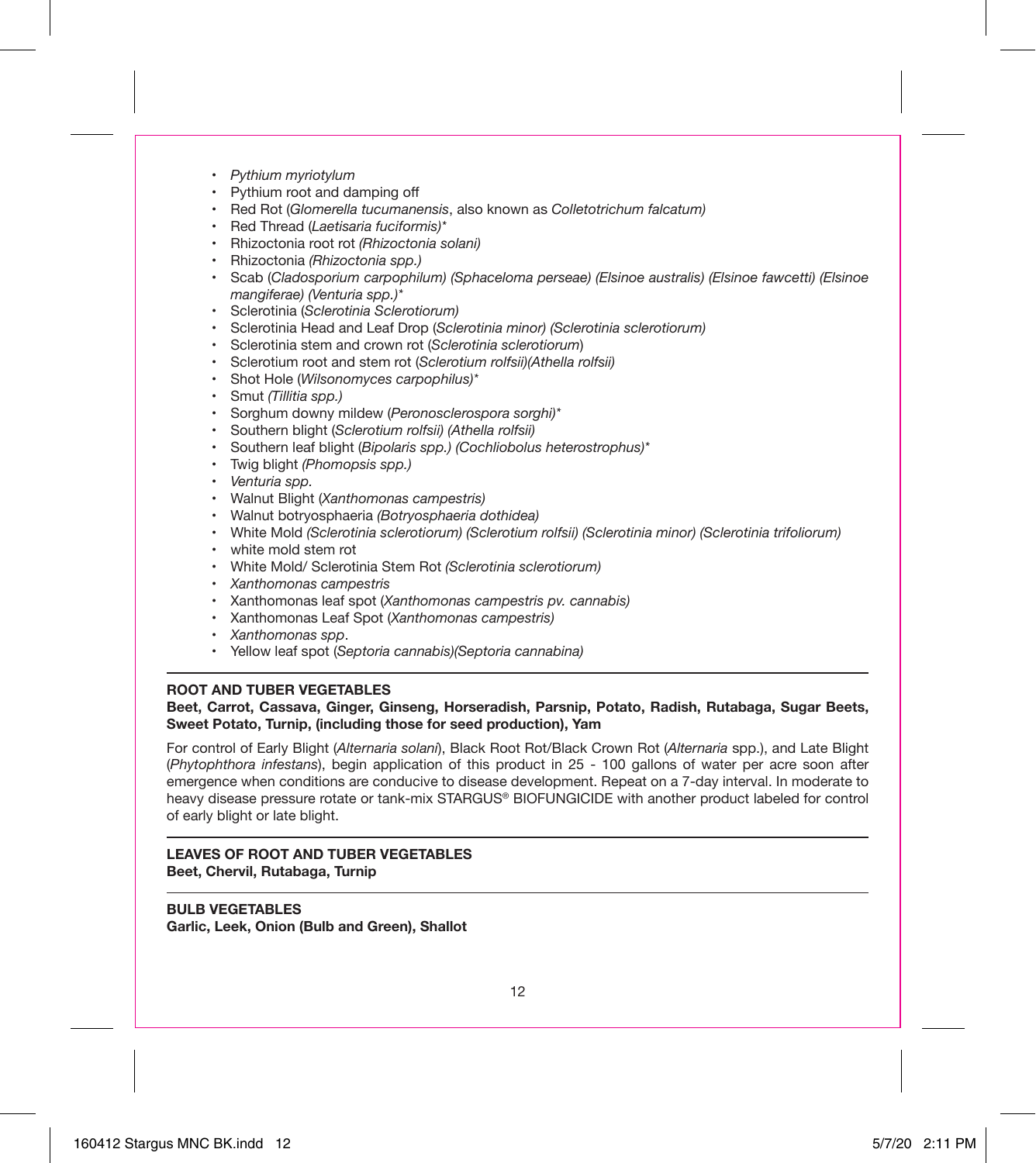#### **LEAFY VEGETABLE CROPS (EXCEPT** *BRASSICA* **VEGETABLES)**

**Arugula, Celery, Cilantro, Corn Salad, Cress, Dandelion, Dock, Edible Chrysanthemum, Endive, Fennel, Head Lettuce, Leaf Lettuce, Mustard Greens, Parsley, Purslane, Radicchio, Rhubarb, Spinach, Swiss Chard, Turnip Greens, Watercress**

For application through sprinkler or sub-surface drip irrigation, apply in sufficient water to move the product into the root zone.

#### *BRASSICA* **(COLE) LEAFY VEGETABLES**

**Broccoli, Broccoli Rabe, Brussels Sprouts, Cabbage, Cauliflower, Cavalo, Chinese Broccoli, Chinese Cabbage (Bok Choy), Chinese Cabbage (Napa), Chinese Mustard Cabbage (Gai Choy), Collards, Kale, Kohlrabi, Mizuna, Mustard Greens, Mustard Spinach, Rape Greens**

#### **LEGUME VEGETABLES, SUCCULENT OR DRIED (EXCLUDING PEANUTS)**

**Chick Peas, Dry Beans, Garbanzo Beans, Garden Pea, Green Beans, Lentils, Lima Beans, Peas, Shell Beans, Snap Beans, Soybean, Split Peas, and other legume crops (including those grown for seed or oil production)**

Consult your local Extension specialist or crop consultant regarding the optimum timing of fungicide applications.

For improved performance against Cercospora blight\* and frog-eyed leaf spot\*, apply 1 – 4 quarts of this product in a tank mix with another registered fungicide.

#### **FOLIAGE OF LEGUME VEGETABLES**

**Bean, Field Pea, Garden Pea, Soybean**

#### **FRUITING VEGETABLES**

#### **Eggplant, Ground Cherry, Okra, Pepper, Tomatillo, Tomato**

For improved control of bacterial spot, tank-mix STARGUS® BIOFUNGICIDE with a label rate of a copper-based fungicide or other fungicide labeled for control of bacterial spot.

#### **CUCURBIT VEGETABLES**

**Acorn squash, Balsam apple, Balsam pear, Bitter melon, Butternut squash, Calabaza, Cantaloupe, Casaba, Chayote, Chinese cucumber, Chinese okra, Chinese waxgourd, Citron melon, Crenshaw melon, Crookneck squash, Cucumber, Cucuzza, Gherkin, Golden pershaw melon, Honeydew melon, Honey balls, Hubbard squash, Hyotan, Mango melon, Muskmelon, Persian melon, Pineapple melon, Pumpkin, Santa Claus melon, Scallop squash, Snake melon, Spaghetti squash, Straightneck squash, Summer Squash, Vegetable marrow, Watermelon, Zucchini**

#### **CITRUS FRUIT**

**Grapefruit, Lemon, Lime, Orange, Tangelo, Tangerine/Mandarin**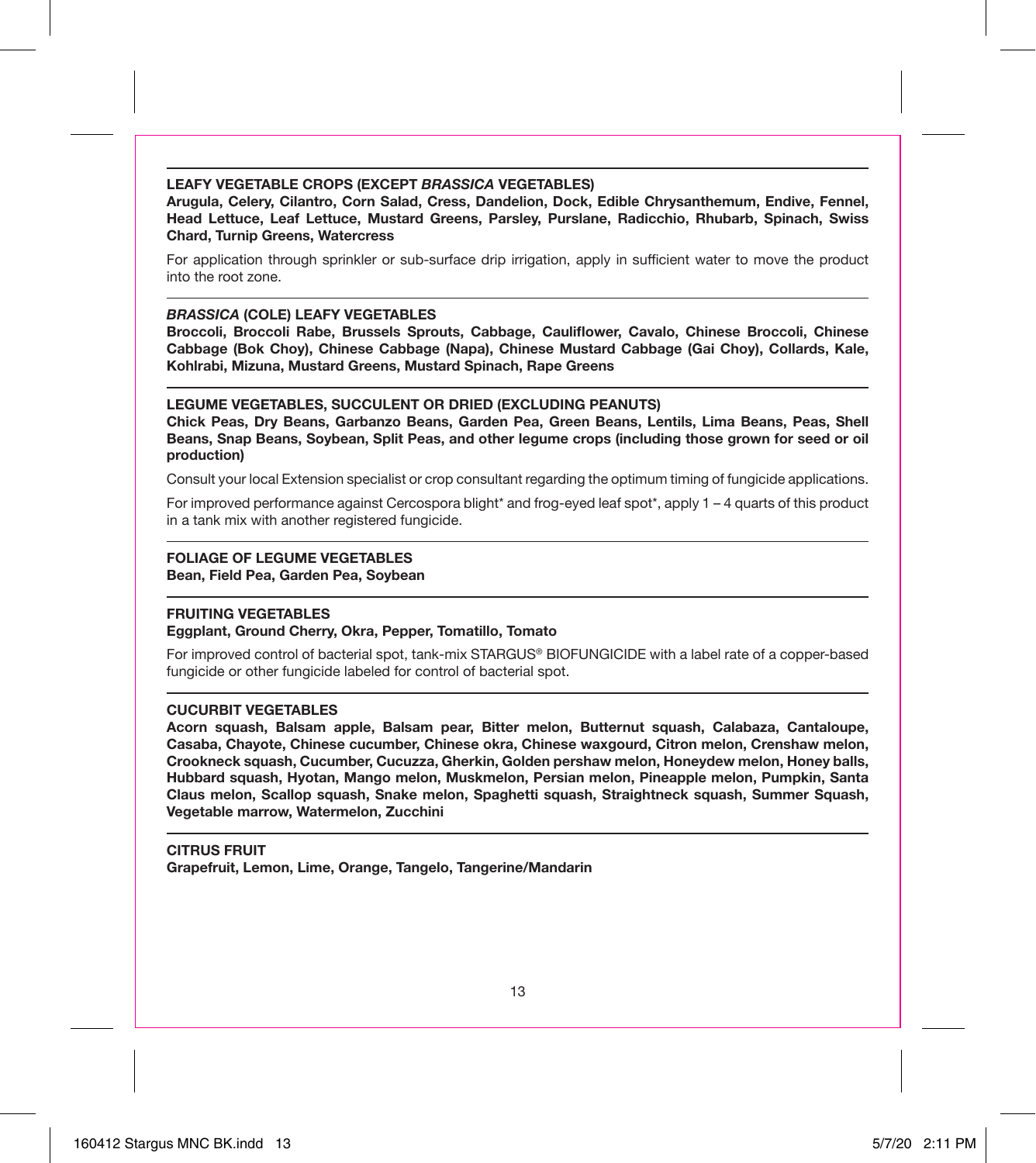#### **POME FRUITS Apple, Crabapple, Loquat, Mayhaw,Oriental Pear, Pear, Quince**

Use the higher label rate and use the shorter spray interval when conditions are conducive to rapid disease development.

Fire Blight – Apply this product at 1 – 4 quarts per acre in 50 - 100 gallons of water per acre beginning at green tip and continuing through petal fall. For maximum control, use this product prior to infection events. During periods of rapid development and frequent infection periods, use spray intervals of 3 - 7 days.

Apply in sufficient water to provide full coverage. For improved performance, use this product in a rotational program with antibiotics registered for fire blight control. Use caution when selecting spray adjuvants. Select only those adjuvants which through prior experience do not affect fruit finish when combined with this product.

Proper orchard cultural practices are essential to eliminate fire blight-infected tissue from the orchard to assure good performance of any crop protection product. Care must be taken to remove and destroy dead and diseased wood from the orchard prior to and during the growing season.

Scab – Apply 1 – 4 quarts of this product in 50 - 100 gallons of water per acre at green tip and through bloom when environmental conditions become favorable for primary scab development and repeat when conditions are conducive for ascospore release. During periods of rapid development and frequent infection periods, use spray intervals of 3 - 7 days. Use caution when selecting spray adjuvants. Select only those adjuvants which through prior experience do not affect fruit finish when combined with this product.

#### **STONE FRUITS**

#### **Apricot, Cherry (sweet and tart), Nectarine, Peach, Plum, Plumcot, Prune**

Brown Rot Blossom Blight – Begin application of the labeled rate of this product in 50 - 100 gallons of water per acre at early bloom, and repeat through petal fall on a 7-day interval.

Powdery Mildew – Begin application of the labeled rate of this product in 50 - 100 gallons of water per acre at popcorn stage, and repeat on a 7-day interval.

Scab – Begin application of the labeled rate of this product in 50 - 100 gallons of water per acre at petal fall, and repeat on a 7-day interval.

For all other diseases – Begin application of the labeled rate of this product prior to disease development when environmental conditions and plant stage are conducive to rapid disease development, and repeat on a 7 day interval.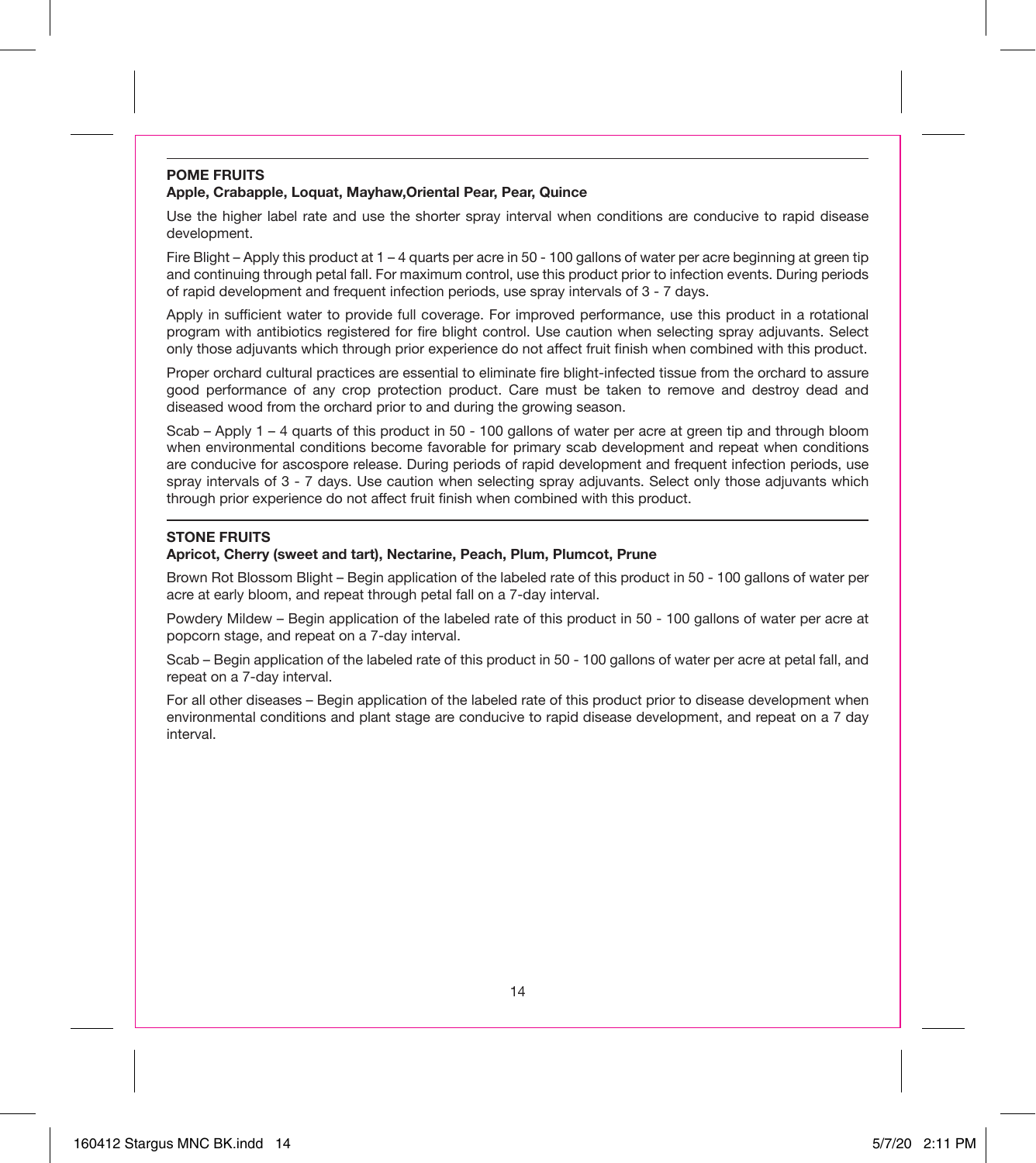**BERRIES (AND SMALL FRUIT)**

**Bushberries: Blueberry, Highbush Blueberry, Currant, Elderberry, Gooseberry, Huckleberry, Juneberry, Lingonberry, Salal**

**Caneberries: Blackberry (all varieties), Loganberry, Raspberry (red and black), and cultivars and/or hybrids of these**

#### **Grape, Strawberry, Kiwi**

Foliar (ground):

Mummy Berry\* – Initiate application of the labeled rate of this product at bud break stage of development. Apply this product preventatively and repeat on a 7- to 10-day interval.

Botrytis Blight – Apply this product preventatively when the first disease symptoms are visible and reapply every 7 to 10 days.

Anthracnose Fruit Rot and Alternaria Fruit Rot on blueberries – Initiate application of the labeled rate of this product at green tip and continue applications on a 7- to 10- day interval.

Increase water volume as plant growth increases to maintain thorough coverage. To protect pruning wounds from vine diseases apply STARGUS® BIOFUNGICIDE at 1 – 4 quarts per 100 gallons of water per acre using ground application equipment that thoroughly wets all susceptible grapevine tissue. Apply as a directed spray immediately after pruning (within 24 hours). A second application is recommended approximately two weeks later. The addition of a registered spray dye is recommended to confirm thorough coverage of susceptible tissue.

Anthracnose - apply labeled rates of this product preventatively in 50 - 100 gallons of water per acre and repeat on a 7- to 10-day interval.

#### **TREE NUTS**

**Almond, Beech nut, Brazil nut, Butternut, Cashew, Chestnut, Chinquapin, Filbert, Hickory nut, Macadamia nut, Pecan, Pistachio, Walnut (Black and English)**

This product can be tank mixed with another registered fungicide for improved control under heavy disease pressure.

Walnut Blight - For preventative control, apply this product in 50-100 gallons of water per acre. Repeat applications at 7- to 10-day intervals. Under conditions of moderate to heavy disease pressure, tank mix this product with a copper-based fungicide/bactericide.

#### **CEREAL GRAINS**

**Barley, Buckwheat, Corn (Sweet Corn, Field Corn, Popcorn, Silage Corn, Seed Corn, and other corn crops, including crops grown for seed), Milo, Millets, Oat, Rice† , Rye, Sorghum, Triticale, Wheat**

† Do not apply to rice fields while flooded.

Foliar (aerial and ground): It is important to apply this product at the flag leaf stage to maximize yield.

#### **FORAGE, FODDER AND STRAW OF CEREAL GRAINS GROUP\***

**GRASS FORAGE, FODDER, AND HAY GROUP\***

**NONGRASS ANIMAL FEEDS (FORAGE, FODDER, STRAW, AND HAY)\***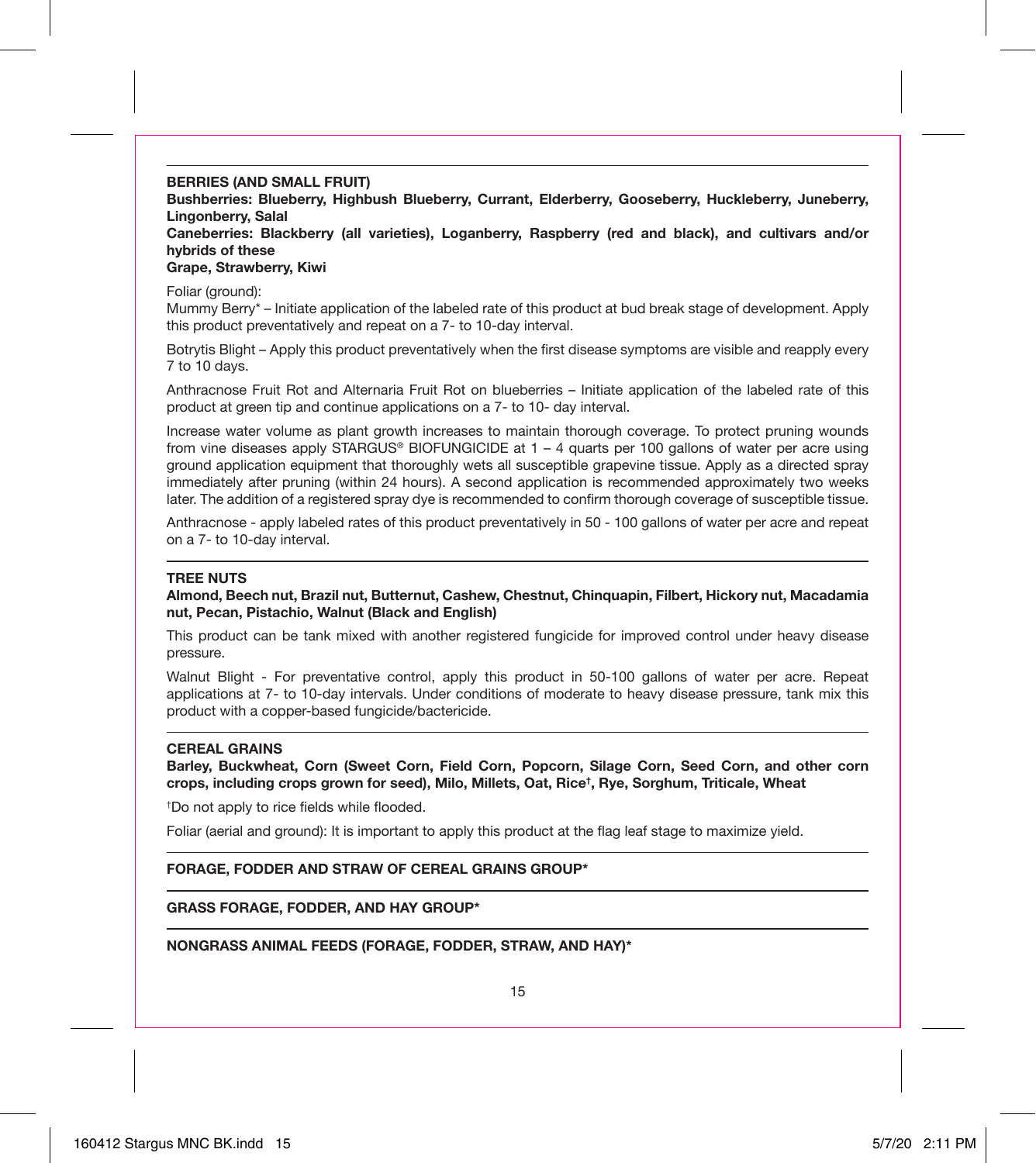#### **HERBS/SPICES**

**(Outdoor and indoor including those grown as bedding plants)**

#### **MINTS**

**(Outdoor and indoor including those grown as bedding plants)**

#### **OILSEED (does not include peanut, or soybean)**

For ground applications for foliar disease control. Consult your local Extension specialist or crop consultant regarding the optimum timing of fungicide applications.

**STALK, STEM, AND LEAF PETIOLE VEGETABLES\* Asparagus, Celery**

**TROPICAL AND SUBTROPICAL FRUITS, EDIBLE PEEL\* Olive, Date, Fig, Guava**

**TROPICAL AND SUBTROPICAL FRUITS, INEDIBLE PEEL\* Atemoya, Avocado, Banana, Dragon Fruit, Lychee, Mango, Papaya, Passionfruit, Plantain, Pineapple, Pomegranate, Prickly Pear, Sugar Apple**

#### **ARTICHOKE, GLOBE\***

#### **HOPS AND DRIED CONES**

Minimum spray volumes for hop growth stages are as follows:

Emergence to Training: Apply this at the above labeled rate per acre a minimum spray volume of 20 gallons per acre. Coverage will vary with the size of the vines and the type of spray equipment. Apply adequate spray volume to achieve complete spray coverage.

Training to Wire-Touch: Apply this at the above labeled rate acre using a minimum spray volume of 50 gallons per acre. Coverage will vary with the size of the vines and the type of spray equipment. Apply adequate spray volume to achieve complete spray coverage.

Wire-Touch through Harvest: Apply this at the above labeled rate a minimum of 100 gallons of water per acre. Higher water volumes may be necessary to achieve thorough coverage after side arms develop. Apply adequate spray volume to achieve complete spray coverage. Use the higher rates when moderate to high disease pressure is present or expected.

#### **PEANUT**

#### **QUINOA**

**SUGARCANE**

**GRASS SEED**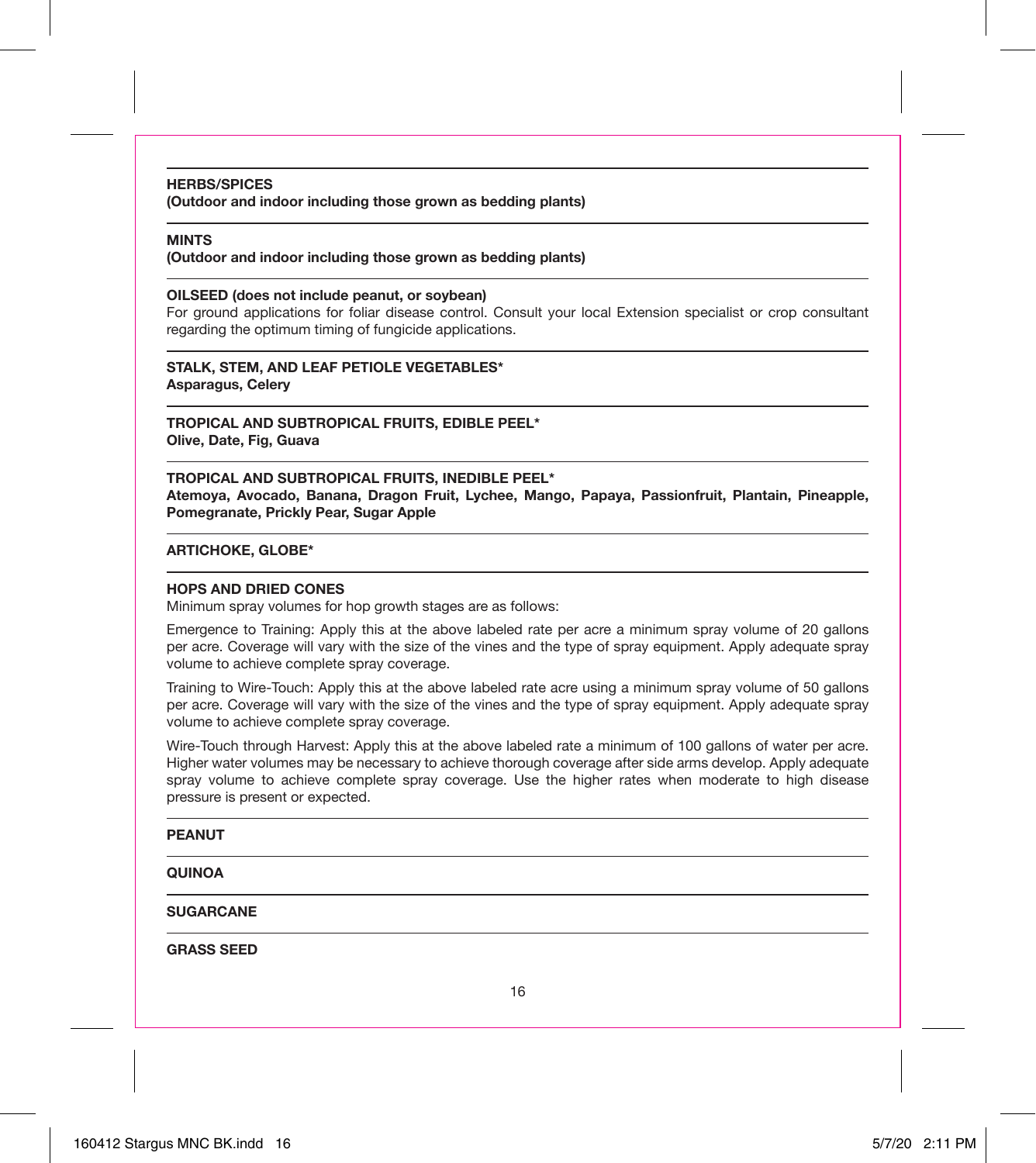#### **HEMP**

#### **ORNAMENTAL GRASSES**

#### **ORNAMENTAL PLANTS**

#### **TOBACCO**

Avoid excessive amounts of water that result in spray material dripping from the foliage. If necessary, repeat of the labeled rate of this product at a 7- to 10-day interval

#### **TURFGRASS**

**Bluegrass, Bentgrass, Bermudagrass, Dichondra, Fescue, Orchardgrass,** *Poa annua,* **Ryegrass, St. Augustine, Zoysia mixtures, and other new or established grasses**

This product aids in control of turf diseases and improves turf quality. For improved performance under moderate to severe disease pressure, use shorter spray intervals or use this product in a tank mix or rotational program with other registered fungicides.

Spray water volumes must be of at least 2 gallons of water per 1000 sq. ft. Under moderate to high disease pressure, tank mix with other registered fungicides.

#### **FLOWERING PLANTS**

#### **BEDDING PLANTS**

**TI PALM\***

**SHADE AND ORNAMENATAL TREES AND FORESTS**

#### **TREE FARMS AND PLANTATIONS**

**Conifers, including Christmas Trees and Deciduous Trees**

**\*** not labeled for this use in California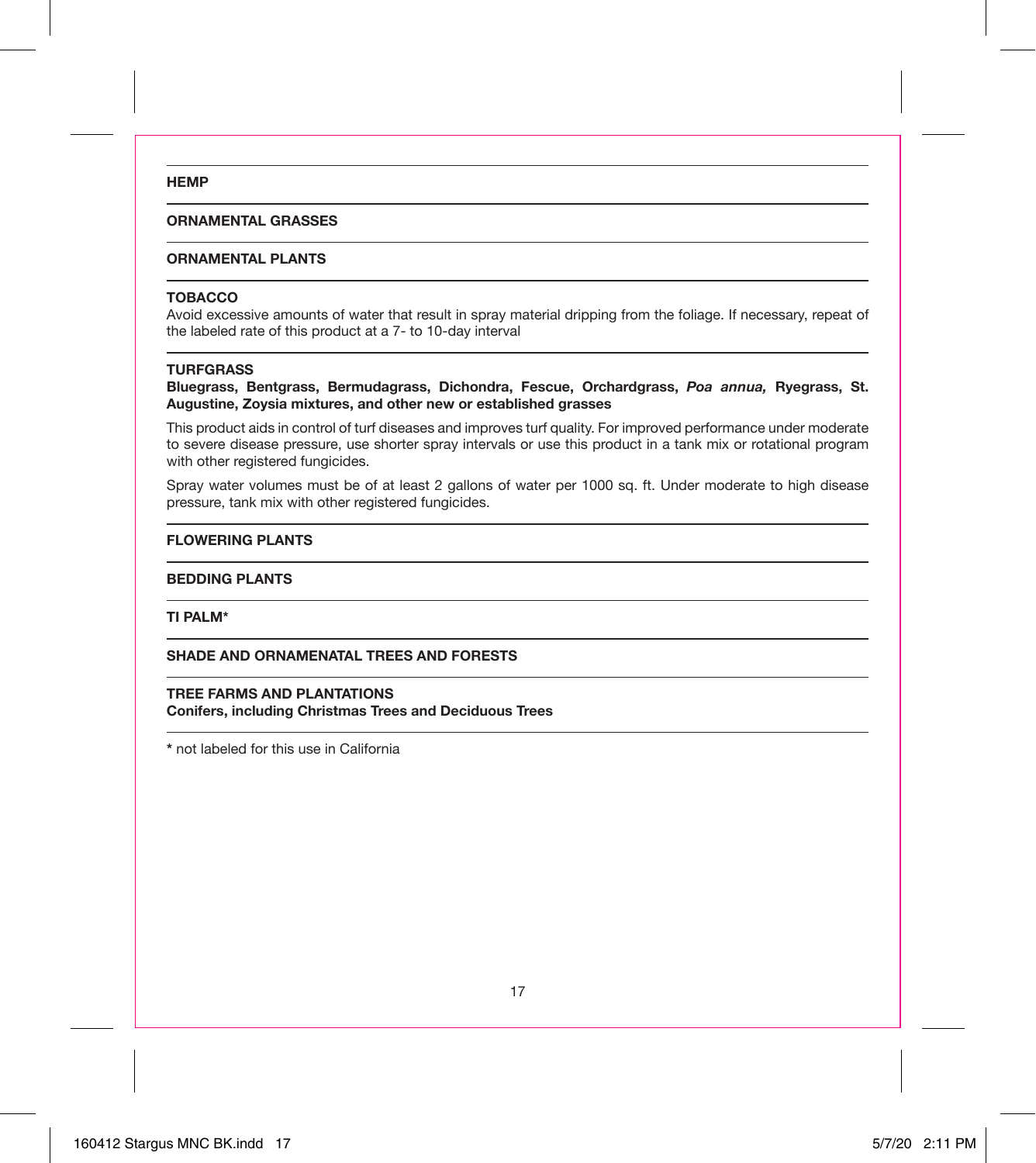## **STORAGE AND DISPOSAL**

Do not contaminate water, food, or feed by storage or disposal.

**Pesticide Storage:** Store in a cool, dry place. Avoid freezing.

**Pesticide Disposal:** To avoid wastes, use all material in this container by application according to label directions. If wastes cannot be avoided, offer remaining product to a waste disposal facility or pesticide disposal program (often such programs are run by state or local governments or by industry).

#### **Container Handling:**

**For plastic containers less than or equal to 5 gallons**: **Nonrefillable container**. Do not reuse or refill this container. Triple rinse container (or equivalent) promptly after emptying. Triple Rinse as follows: Empty the remaining contents into application equipment or a mix tank and drain for 10 seconds after the flow begins to drip. Fill the container 1⁄4 full with water and recap. Shake for 10 seconds. Pour rinsate into application equipment or a mix tank or store rinsate for later use or disposal. Drain for 10 seconds after the flow begins to drip. Repeat this procedure two more times. Then offer for recycling if available or puncture and dispose of in a sanitary landfill, or by incineration.

**For plastic containers greater than 5 gallons**: **Nonrefillable container**. Do not reuse or refill this container. Triple rinse container (or equivalent) promptly after emptying. Triple Rinse as follows: Empty the remaining contents into application equipment or a mix tank. Fill the container 1/4 full with water. Replace and tighten closures. Tip container on its side and roll it back and forth, ensuring at least one complete revolution, for 30 seconds. Stand the container on its end and tip it back and forth several times. Turn the container over onto its other end and tip it back and forth several times. Empty the rinsate into application equipment or a mix tank or store rinsate for later use or disposal. Repeat this procedure two more times. Then offer for recycling if available or puncture and dispose of in a sanitary landfill, or by incineration.

Marrone Bio Innovations is a member of the Ag Container Recycling Council. Visit http://www.acrecycle.org/contact.html for information on how to arrange pick-up of this empty pesticide container.



#### **WARRANTY**

To the extent consistent with applicable law, the seller makes no warranty, expressed or implied, of merchantability, fitness or otherwise concerning use of this product. To the extent consistent with applicable law, the user assumes all risks of use, storage or handling that are not in accordance with the accompanying directions.

Label date: January 2020

US Patent No. 9,125,419

Marrone Bio Innovations' name and logo are registered trademarks of Marrone Bio Innovations, Inc. **© Marrone Bio Innovations, Inc.** 1540 Drew Ave., Davis, CA 95618 1-877-664-4476

info@marronebio.com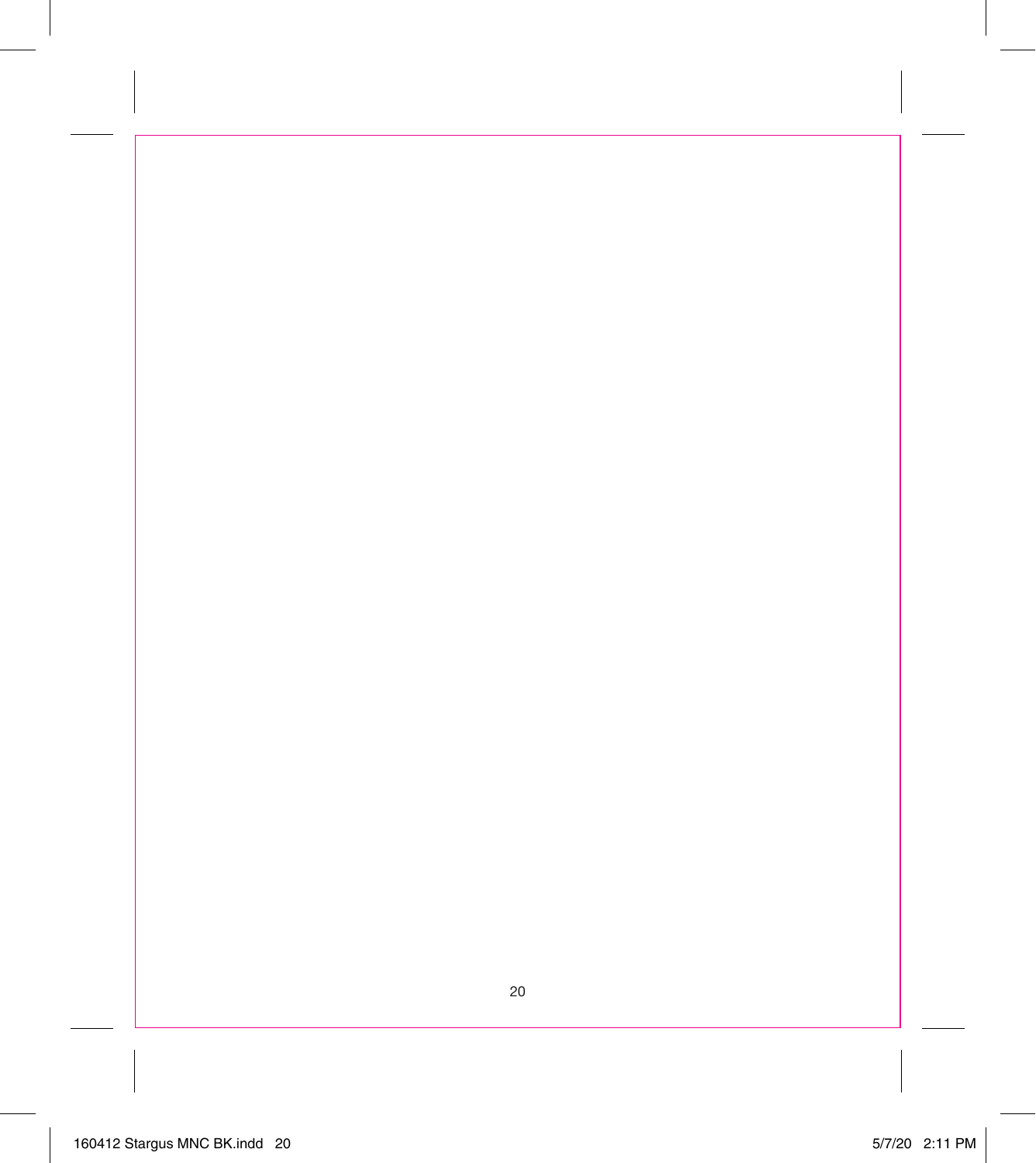# **STARGUS BIOFUNGICIDE**

Broad-spectrum biofungicide/bactericide for control or suppression of fungal and bacterial plant diseases

| Active ingredient: Bacillus amyloliquefaciens strain F727* cells and spent fermentation media  96.4% |  |
|------------------------------------------------------------------------------------------------------|--|
|                                                                                                      |  |
|                                                                                                      |  |

\*Contains a minimum of 1 X 109 cfu/ml of product

**GROUP BM02 FUNGICIDE**

**PULL HERE TO OPEN**

PULL HERE TO OPEN

Δ

### **EPA Reg. No.:** 84059-28 **KEEP OUT OF REACH OF CHILDREN CAUTION**

| <b>FIRST AID</b>                         |                                                                                                                                                                                                                                                                               |  |  |  |
|------------------------------------------|-------------------------------------------------------------------------------------------------------------------------------------------------------------------------------------------------------------------------------------------------------------------------------|--|--|--|
| IF SWALLOWED:                            | Call poison control center or doctor immediately for treatment advice. Have person sip a<br>glass of water if able to swallow. Do not induce vomiting unless told to do so by the poison<br>control center or doctor. Do not give anything by mouth to an unconscious person. |  |  |  |
| <b>IF ON SKIN OR</b><br><b>CLOTHING:</b> | Take off contaminated clothing. Rinse skin immediately with plenty of water for 15–20<br>minutes. Call a poison control center or doctor for treatment advice.                                                                                                                |  |  |  |
| IF INHAI FD:                             | Move person to fresh air. If person is not breathing, call 911 or an ambulance, then give<br>artificial respiration, preferably by mouth-to-mouth if possible. Call a poison control center<br>or doctor for further treatment advice.                                        |  |  |  |
| IF IN FYFS:                              | Hold eve open and rinse slowly and gently with water for 15-20 minutes. Remove contact<br>lenses, if present, after the first 5 minutes, then continue rinsing eye. Call a poison control<br>center or doctor for treatment advice.                                           |  |  |  |

#### **HOTLINE NUMBER**

Have the product container or label with you when calling a poison control center or doctor, or if going for treatment. You may also contact 1-800-222-1222 for emergency medical treatment information.

BE USED IN ORGANIC PRODUCTION<br> **CAN BE USED IN ORGANIC PRODUCTION** 





**1-877-664-4476; info@marronebio.com**

STR 1219 012020 v2 **Lot No:** Printed on Container Marrone Bio Innovations name and logo are registered trademarks of Marrone Bio Innovations, Inc.

 EPA Est. No. 084059-MI-001 EPA Est. No. 91121-DEU-001 EPA Est. No. 4170-OH-2



 $\Box$  30 gallons  $\Box$  50 gallons

 $\Box$  265 gallons

**PF 160412**

PN61708